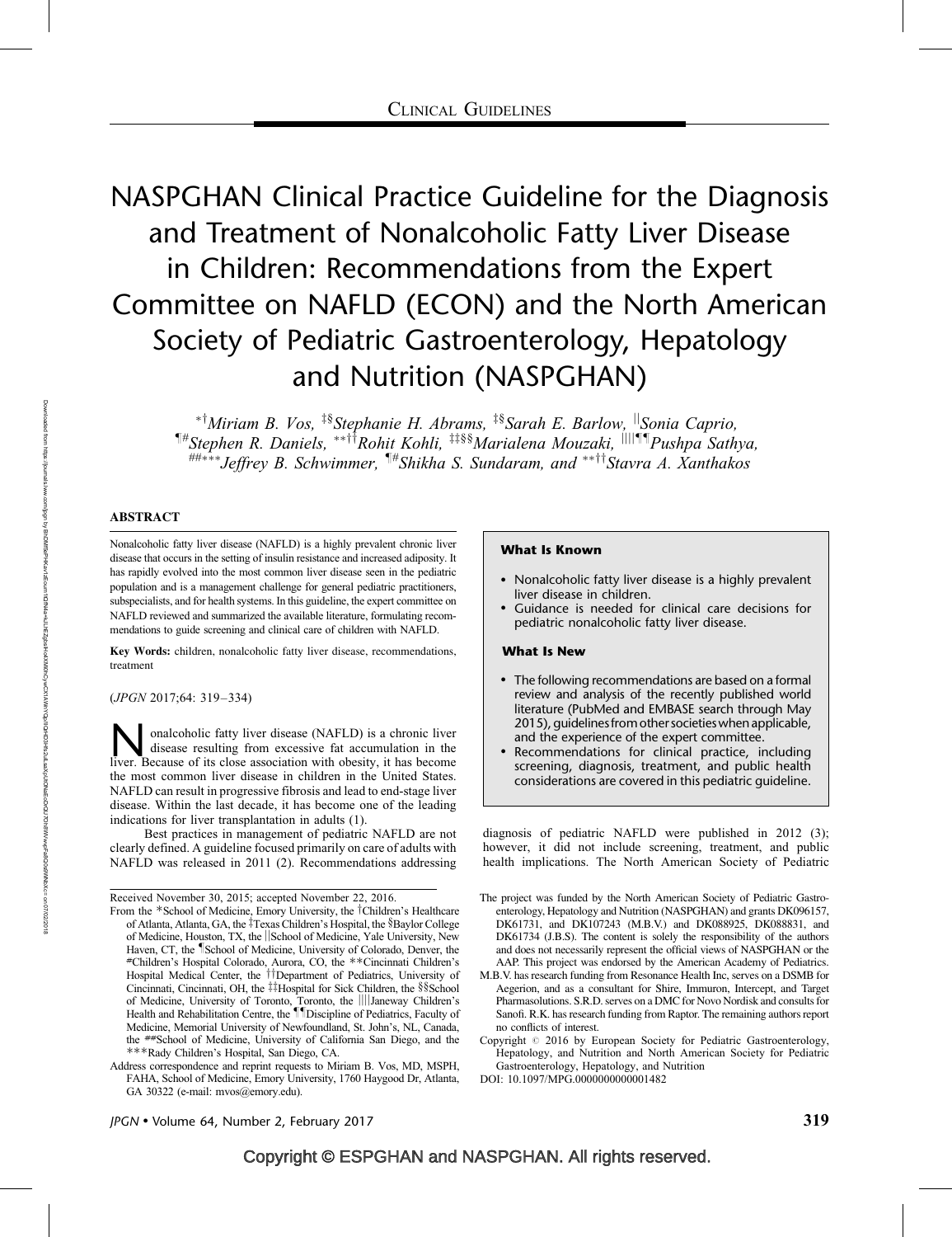| TABLE 1. Grading of recommendations, assessment, development |  |  |
|--------------------------------------------------------------|--|--|
| and evaluation                                               |  |  |

TABLE 2. Nonalcoholic fatty liver disease definitions and phenotypes

|                            | Criteria                                                                                                                                                 |
|----------------------------|----------------------------------------------------------------------------------------------------------------------------------------------------------|
| Strength of recommendation |                                                                                                                                                          |
| Strong $[1]$               | Factors influencing the strength of the<br>recommendation included the<br>quality of the evidence, presumed<br>patient-reported outcomes and cost        |
| Weak [2]                   | Variability in preferences and values,<br>or more uncertainty.<br>Recommendation is made with less<br>certainty, higher cost, or resource<br>consumption |
| Quality of evidence        |                                                                                                                                                          |
| High $[A]$                 | Further research is unlikely to change<br>confidence in the estimate of the<br>clinical effect                                                           |
| Moderate [B]               | Further research may change<br>confidence in the estimate of the<br>clinical effect                                                                      |
| Low [C]                    | Further research is likely to change<br>confidence in the estimate of the<br>clinical effect                                                             |

Gastroenterology, Hepatology and Nutrition (NASPGHAN) commissioned the Expert Committee on NAFLD to address this gap. The committee included specialists in general pediatrics, hepatology, gastroenterology, nutrition, cardiology, endocrinology, and pediatric obesity management.

The following recommendations are based on a formal review and analysis of the recently published world literature (PubMed and EMBASE search through May 2015), guidelines from other societies when applicable, and the experience of the expert committee. These guidelines are intended for pediatricians, allied health professionals caring for children, pediatric gastroenterologists, hepatologists, endocrinologists, and preventive cardiologists. They suggest preferred evidence-based approaches for the clinical care of children related to NAFLD but remain flexible and adjustable for individual patients and circumstances. In areas in which insufficient evidence existed, the committee drew on the collective experience of the members to provide guidance.

The Grading of Recommendations, Assessment, Development, and Evaluation (GRADE) system was used to classify the quality of evidence and strength of recommendations (Table 1). The strength of recommendation in the GRADE system is classified as strong or weak. The quality of evidence for each recommendation is characterized as high, moderate, or low quality. The GRADE system assesses the quality of evidence available. Specifically, it evaluates the methodological limitations of studies, whether the results of different studies are consistent or generalizable, and whether treatment approaches have been found to be effective (clinicalevidence.bmj.com). In this guideline, the term ''children'' includes 0 to 18 years.

# NONALCOHOLIC FATTY LIVER DISEASE DEFINITION AND SUBGROUPS

Pediatric NAFLD is defined as chronic hepatic steatosis in children (18 years or younger), which is not secondary to genetic/ metabolic disorders, infections, use of steatogenic medications, ethanol consumption, or malnutrition. In most children, NAFLD

| Phenotypes           | Definitions                                                                                                                                     |  |  |
|----------------------|-------------------------------------------------------------------------------------------------------------------------------------------------|--|--|
| <b>NAFLD</b>         | Inclusive term referring to the full spectrum<br>of disease                                                                                     |  |  |
|                      | Indicates fatty infiltration of the liver in the<br>absence of significant alcohol, genetic<br>diseases, or medications that cause<br>steatosis |  |  |
|                      | Fatty infiltration is typically defined as fat<br>$>5\%$ of the liver by imaging, direct<br>quantification, or histologic estimation            |  |  |
| NAFL                 | Steatosis without specific changes to suggest<br>steatohepatitis, with or without fibrosis                                                      |  |  |
| Pediatric NASH       | Hepatic steatosis with inflammation, with or<br>without ballooning injury to hepatocytes<br>and fibrosis                                        |  |  |
|                      | Zone 3 (venule) centered injury pattern or<br>confluent pattern typically with ballooning                                                       |  |  |
|                      | Portal predominant (zone 1) centered injury<br>pattern often without ballooning                                                                 |  |  |
| NAFLD with fibrosis  | NAFL or NASH with periportal, portal, or<br>sinusoidal or bridging fibrosis                                                                     |  |  |
| NAFLD with cirrhosis | Cirrhosis in the setting of NAFLD                                                                                                               |  |  |

Other terms such as ''presumed NAFLD'' (also ''clinical NAFLD'' or ''suspected NAFLD'') are terms used in the literature with varying meanings.

 $NAFL$  = nonalcoholic fatty liver;  $NAFLD$  = nonalcoholic fatty liver  $disease$ ;  $NASH = nonalcoholic state atohepatitis.$ 

is associated with insulin resistance, central or generalized obesity, and dyslipidemia characterized by high triglyceride and low highdensity lipoprotein (HDL) cholesterol levels.

Based on histology, NAFLD can be divided into nonalcoholic fatty liver (NAFL), which denotes bland steatosis, and nonalcoholic steatohepatitis (NASH), which is marked by steatosis and lobular inflammation and hepatocellular injury (Table 2). A further characterization is presence of fibrosis, which may indicate a more severe phenotype even in the absence of NASH. In some children, a unique periportal pathologic pattern of injury exists that has been termed ''portal predominant NASH.'' The significance of the periportal pattern for future clinical events is unknown and it is rarely seen in adults. In this document, the terms for NAFLD phenotypes are defined in Table 2.

# INCIDENCE AND PREVALENCE IN CHILDREN AND CLINICAL RISK FACTORS

At the time of the guideline development, there were no studies describing the incidence of NAFLD in children. Prevalence of NAFLD has been described both in the United States and internationally. The prevalence varies by method of detection, which may include screening by alanine aminotransferase (ALT), imaging for steatosis, or confirmation by liver biopsy. In North American studies, NAFLD prevalence ranges from 0.7% in young children ages 2 to 4 years (confirmed at autopsy), to 29% to 38% in obese children (by studies of ALT elevation and an autopsy study) (4–8). Moreover, the prevalence of NAFLD increased 2.7-fold from the late 1980s to the current era (2007–2010), and at a more rapid rate than childhood obesity, based on analysis of ALT elevation in serial National Health and Nutrition Examination Survey cohorts (7).

Prevalence varies by race/ethnicity. US studies have revealed a 4-fold increased risk of hepatic steatosis in Hispanic, compared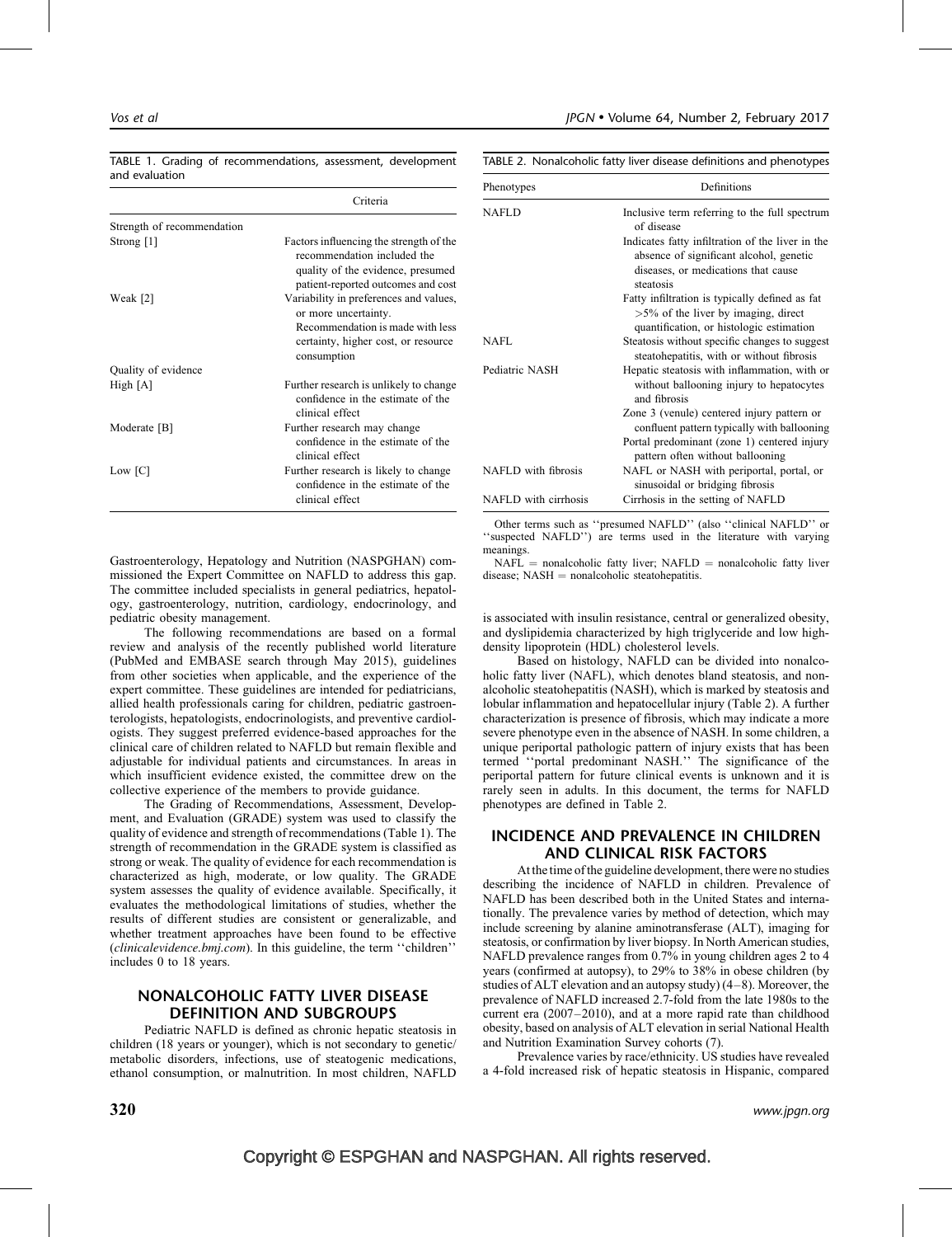with non-Hispanic adolescents (11–22 years old) (8). White and Asian children also have high prevalence, compared to African-American children (5). The prevalence also differs by sex, with most studies showing higher percentages in male compared to female children (5,9,10). Prevalence is higher in obese children compared with normal weight, although not all children with NAFLD are obese (5).

Several comorbidities have been associated with increased prevalence and/or severity of pediatric NAFLD, although the pathophysiology of these associations remains incompletely understood. Obstructive sleep apnea (OSA) was associated with the presence of NASH in 2 pediatric studies, independent of body mass index (BMI) and standard metabolic risk factors (11,12). It is not known whether OSA treatment ameliorates NASH. Among children newly diagnosed with type 2 diabetes mellitus (T2DM), elevated ALT is more frequent in Hispanic children compared to African American children (13). In addition, pediatric patients with panhypopituitarism appear to have increased risk of NAFLD, NASH, and even cirrhosis (14,15), similar to the increased prevalence (77%) and severity of NAFLD reported among adults with hypopituitarism (16).

In summary, NAFLD is highly prevalent in children, with a greater risk in certain subpopulations; obese children; male children; Caucasian, Asian, and Hispanic children; and those with prediabetes, diabetes, OSA, and panhypopituitarism.

# NATURAL HISTORY OF NONALCOHOLIC FATTY LIVER DISEASE IN CHILDREN

Two small retrospective studies reported results of repeat liver biopsies done for clinical indications in children receiving usual clinical care for NAFLD. The first study showed that fibrosis remained stable or resolved in 11 of 18 patients after an average of 28 months (17). Worsening fibrosis was reported in 4 out of 5 patients reviewed in a retrospective study at a mean time frame of 41 months (18).

The natural history of pediatric NAFLD in the setting of lifestyle counseling was represented by the placebo arm of the TONIC trial, a 2-year randomized control trial designed to compare vitamin E, metformin, and placebo with liver biopsies at baseline and at 2-year follow-up (19). All 3 arms received nutrition and physical activity (lifestyle) advice. In the placebo cohort, 28% had resolution of NASH, 40% improved fibrosis, 40% improved steatosis, and 43% improved lobular inflammation. Progression of disease was seen in 25%. The mean change in ALT from baseline to week 96 was  $-35$  ( $-57$  to  $-14$ ).

Longitudinal studies in adults demonstrate that patients with NAFLD have increased mortality compared with matched control populations (20). The increased mortality in adults is secondary to cardiovascular disease (CVD), cirrhosis, and hepatocellular carcinoma. In adults, fibrosis stage at baseline is the most predictive feature of future liver disease–related mortality (21). Pediatric NAFLD may be more severe compared to NAFLD identified in adulthood (22). Limited data suggest that children diagnosed with NAFLD have increased morbidity and mortality in adulthood (18).

Although limited, the pediatric data on the natural history of pediatric NAFLD support some conclusions. Fifteen percent of children with NAFLD have stage 3 fibrosis or higher at diagnosis (23) and disease in children appears to be more severe compared with adults (22). Given that pediatric disease is by definition early onset disease, it may represent an aggressive phenotype of the disease. Reports show that a few children have rapid progression to clinical events from NAFLD (death, transplant, diabetes, CVD).

Because such clinical events from pediatric NAFLD typically do not occur under the age of 21 years, studies determining clinical outcomes from pediatric NAFLD will require long-term follow-up into adulthood. Extrapolation from adult natural history studies may not be sufficient because today's children are more likely to experience early onset of obesity, increased severity of obesity, and exposure in utero to maternal obesity and insulin resistance compared to children of prior decades (24).

# SCREENING FOR NONALCOHOLIC FATTY LIVER DISEASE IN CHILDREN

Similar to other chronic liver diseases, NAFLD is often asymptomatic. Historically, NAFLD was frequently identified incidentally due to blood liver biochemistries or abdominal imaging, such as ultrasound or computed tomography (CT), ordered for other indications. Screening for NAFLD is appropriate because it can be detected before the onset of irreversible, end-stage liver disease. Identification of children with NAFLD is important because effective treatment is available (weight management through lifestyle improvements). Although more challenging to implement than prescribing a medication, lifestyle intervention can be effective at reversing NAFLD and even NASH, particularly if initiated early in the course of disease, before advanced fibrosis has developed.

# Screening Tests

The currently recommended screening test, ALT, is an inexpensive, universally available blood test. ALT is minimally invasive and has an acceptable sensitivity. The assay is standardized between facilities; however, the reporting of normal values is not. Several studies have evaluated upper limits of normal in children. In the United States, sex-specific biologically based cutoffs have been determined from nationally representative data and have been validated in a fairly diverse cohort (25). These cutoffs are 22 mg/dL for girls and 26 mg/dL for boys. A Canadian study found the upper limit of normal for ALT to be 30 mg/dL in children 1 to 12 years of age, and 24 mg/dL in those between 13 and 19 years (26). For the diagnosis of NAFLD, the use of 2 times the sex-specific ALT (ALT  $\geq$  50 for boys and  $\geq$  44 for girls) in overweight and obese children age 10 years or older has a sensitivity of 88% and a specificity of 26% (27). NASH is more common in children with ALT  $\geq$ 80 U/L compared to those with ALT <80 U/L (41% compared to 21%, respectively) (27).

Aspartate aminotransferase (AST) and gamma-glutamyl transferase (GGT) have not been independently tested as screening tools for NAFLD in children. In the context of elevated ALT, higher AST and higher GGT are associated with worse histology (27). Elevated AST or GGT in the context of normal ALT may, however, represent a condition other than NAFLD.

Imaging has also been used as a screening tool for NAFLD. Clinically available, routine ultrasonography performs poorly for the detection of steatosis in children because of its low sensitivity and specificity particularly in children who have lower degrees of steatosis (ie, involving <33% of hepatocytes) (28). In addition, ultrasound is inaccurate for quantification of steatosis in children with NAFLD. More precise ultrasound methodology has been developed (29); however, it is not widely available. The limitations of ALT and ultrasonography as screening tools for NAFLD can lead to inconsistencies, as patients with NAFLD can have an ALT <40 U/L in the context of ultrasonography that suggests the presence of steatosis and vice versa (27). Magnetic resonance imaging and spectroscopy (MRI and MRS) have been validated and shown to be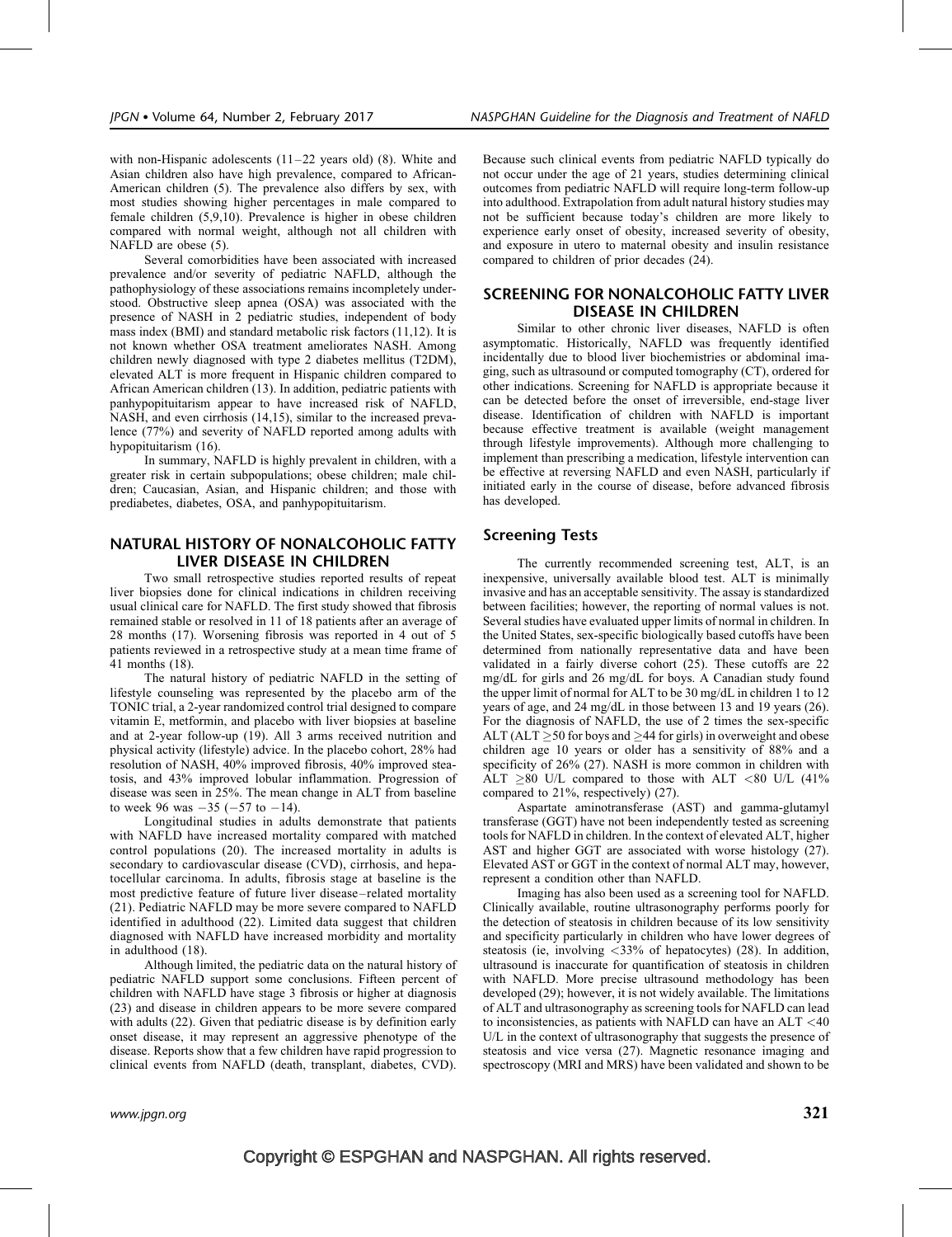accurate for detection and quantification of hepatic steatosis in both adults and children (30,31). Clinical applications for MRI- and MRS-based measurement of hepatic steatosis are rapidly becoming available in pediatric centers. At this time, MR-based methods are not used widely for screening because of cost, lack of availability, and lack of validated cutoffs to determine NAFLD. This area is rapidly developing however, and some pediatric centers are already using MRI in clinical practice for the quantification of steatosis. Hepatic steatosis is sometimes also identified by CT scans, often performed for other clinical indications. Combined adult and pediatric data show that CT detects steatosis with a sensitivity of 46% to 72% and specificity 88% to 95% but is not typically performed as a screening test for NAFLD due to concerns about radiation exposure (32). When hepatic steatosis is incidentally identified by imaging studies performed for other clinical indications, further diagnostic work-up to determine the cause of steatosis is needed (see Diagnosis section).

The relative cost-effectiveness of these various screening modalities (ALT vs imaging) has not been studied. ALT is significantly less expensive compared to imaging modalities and therefore is preferred as the first-line screening test for NAFLD, despite its limitations.

## At-Risk Populations to Screen

Overweight and obese children are at increased risk for NAFLD. Risk increases in the setting of cardiometabolic risk factors, including insulin resistance, prediabetes, diabetes, dyslipidemia, central adiposity, and in certain races and ethnicities as discussed above. Nonoverweight children with these cardiometabolic risk factors are also at risk for NAFLD. Genetic predisposition strongly affects the risk of NAFLD development and the overweight siblings and overweight parents of patients with NAFLD are at high risk of NAFLD (33). Siblings who are 10 years or older and have a BMI of  $\geq$ 85th percentile are at high risk of NAFLD.

The optimal age to screen for NAFLD and the need for repeat screening are undetermined because of the lack of pediatric studies on incidence and natural history. A cross-sectional, autopsy-based study revealed a large prevalence difference between children ages 5 to 9 years and 10 to 15 years (5). A limitation of the present study was relatively few subjects within the mid-ages and the crosssectional nature. Certain groups, such as Hispanics, may be at risk for earlier onset disease (34).

#### Recommendations

1. Selected children should be screened for NAFLD. Strength: 1, Evidence: B.

Screening should be considered beginning between ages 9 and 11 years for all obese children  $(BMI > 95th$  percentile) and for overweight children (BMI  $\geq$ 85th and <94th percentile) with additional risk factors (central adiposity, insulin resistance, prediabetes or diabetes, dyslipidemia, sleep apnea, or family history of NAFLD/NASH). Strength: 1, Evidence: B.

Earlier screening can be considered in younger patients with risk factors such as severe obesity, family history of NAFLD/ NASH, or hypopituitarism. Strength: 2, Evidence: B.

Consider screening of siblings and parents of children with NAFLD if they have known risk factors for NAFLD (obesity, Hispanic ethnicity, insulin resistance, prediabetes, diabetes, dyslipidemia). Strength: 2, Evidence: C.

2. Currently, the best screening test for NAFLD in children is ALT; however, it has substantial limitations. Strength: 1, Evidence: B.

Interpretation of ALT should be based upon sex-specific upper limits of normal in children (22 U/L for girls and 26 U/L for boys) and not individual laboratory upper limits of normal. Strength: 1, Evidence: A.

Persistently (>3 months) elevated ALT more than twice the upper limit of normal should be evaluated for NAFLD or other causes of chronic hepatitis. Strength: 1, Evidence: C.

ALT of >80 U/L warrants increased clinical concern and timely evaluation, as the likelihood of significant liver disease is higher. Strength: 2, Evidence: C.

Clinically available routine ultrasound is not recommended as a screening test for NAFLD in children due to inadequate sensitivity and specificity. Strength: 1, Evidence: B.

3. Follow-up screening for NAFLD is recommended. Strength: 2, Evidence: C.

When the initial screening test is normal, consider repeating ALT every 2 to 3 years if risk factors remain unchanged. Strength: 2, Evidence: C.

Consider repeating screening sooner if clinical risk factors of NAFLD increase in number or severity. Examples include excessive weight gain or development of other medical problems that increase risk of NAFLD, such as type 2 diabetes or OSA. Strength: 2, Evidence: C.

# DIAGNOSIS OF PEDIATRIC NONALCOHOLIC FATTY LIVER DISEASE

#### Initial Evaluation

NAFLD is a diagnosis of exclusion requiring presence of hepatic steatosis and exclusion of other causes of hepatic steatosis besides NAFLD (Table 3). Importantly, an obese or overweight child with chronically elevated liver enzymes should not be assumed to have NAFLD. Evaluating the cause of chronically elevated liver enzymes to establish a diagnosis is of NAFLD is important because it excludes other hepatic conditions, which may require specific treatments distinct from treatment of NAFLD. This cost-effectiveness of this approach is unknown but consequences of missing another liver disease requiring alternate treatment can be significant and serious. Until a test is developed specifically for NAFLD, it remains a diagnosis of exclusion.

The utility of noninvasive tools for the diagnosis of NAFLD has been assessed against the currently accepted clinical reference, which is hepatic histology. A review of the literature suggests that to date surrogate markers and scores developed to predict steatosis (eg, "NAFLD liver fat score," "fatty liver index," "hepatic steatosis index," and the "pediatric prediction score") are not accurate enough or sufficiently validated to be clinically useful (35). Other scores have also been shown to be inadequate in predicting the presence of steatosis (36) or remain to be validated (37).

Similar to the issues noted under screening, clinically available ultrasound technology is not accurate for the diagnosis of hepatic steatosis because of its low sensitivity and specificity (28,38). Although ultrasound is widely available and can exclude hepatic masses, cysts, or gallbladder pathology, a normal hepatic ultrasound cannot exclude the presence of NAFLD and therefore is not useful for the diagnosis or follow-up. CT although reasonably sensitive and specific for hepatic steatosis is not recommended for diagnosis due to radiation risk. When available, MRI and MRS are highly accurate for estimating steatosis (31,39,40). Further studies are needed in children to identify and validate cutoffs that have diagnostic accuracy for NAFLD.

# Assessment of Steatosis Severity

It is currently not known whether the severity of steatosis in children with NAFLD predicts short- or long-term clinical outcomes. Noninvasive techniques for quantifying the degree of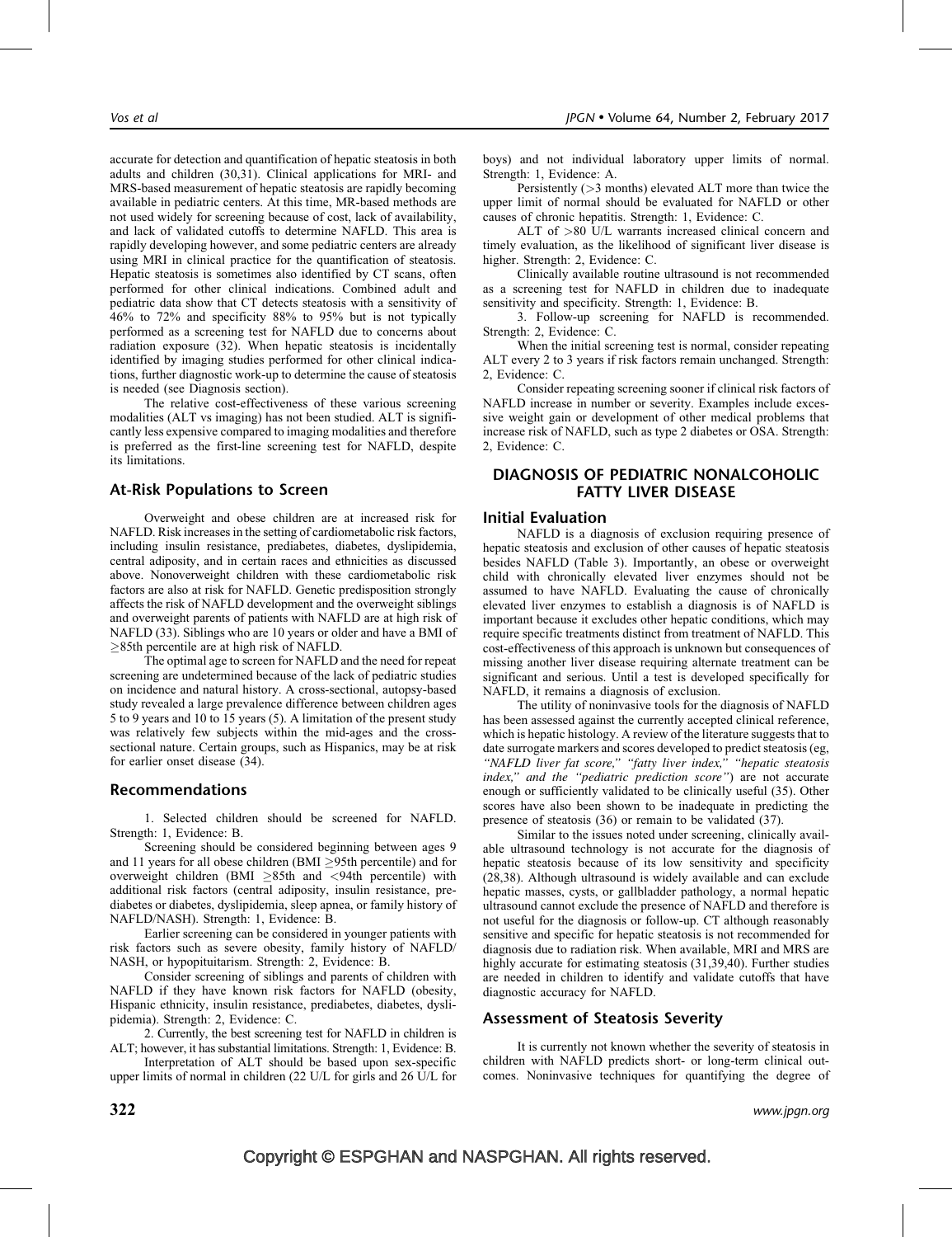| Genetic/metabolic disorders                                                                                                                                                                                                                     | Medications                                                                                                                         | Dietary causes                                                                                                   | <b>Infections</b>        |
|-------------------------------------------------------------------------------------------------------------------------------------------------------------------------------------------------------------------------------------------------|-------------------------------------------------------------------------------------------------------------------------------------|------------------------------------------------------------------------------------------------------------------|--------------------------|
| Nonalcoholic fatty liver disease<br>Fatty acid oxidation and mitochondrial disorders<br>Citrin deficiency<br>Wilson disease<br>Uncontrolled diabetes<br>Lipodystrophies<br>Lysosomal acid lipase deficiency<br>Familial combined hyperlipidemia | Amiodarone<br>Corticosteroids<br>Methotrexate<br>Certain antipsychotics<br>Certain antidepressants<br><b>HAART</b><br>Valproic acid | Protein-energy malnutrition (Kwashiorkor)<br>Alcohol abuse<br>Rapid surgical weight loss<br>Parenteral nutrition | Hepatitis C (genotype 3) |

TABLE 3. Differential diagnosis for pediatric hepatic steatosis

 $HAART =$  highly active antiretroviral therapy.

steatosis include investigative ultrasonography techniques and MRbased technologies, but these are not widely available. (31,41). Steatosis involving >5% of hepatocytes or liver tissue by weight is considered abnormal (42,43). The validated NAFLD Activity Score (NAS) is a semiquantitative assessment of NAFLD histopathology frequently used in clinical trials and research (44,45). The NAS uses a semiquantitative scale of 0 to 3 to assess steatosis seen on histology (<5% of hepatocytes, 5%–33%, 34%–66%, and >67%).

# Diagnosing Steatohepatitis and Determining Nonalcoholic Steatohepatitis Severity

NASH is defined as the presence of hepatic steatosis with necroinflammation and hepatocellular injury with or without fibrosis (45). Identification of fibrosis in children with NASH and NAFLD is important because these phenotypes are expected to be more likely to progress to cirrhosis (46). Clinical parameters, such as the degree of obesity or the severity of metabolic dysregulation (47), and noninvasive markers of hepatocellular injury (eg, keratin 18) do not adequately distinguish patients with NAFL from those with NASH (48–55). ALT is not sensitive enough to predict with certainty the NAFLD phenotype or severity; however, NASH is more common in children with ALT  $>80$  U/L compared to those with ALT <80 U/L (41% and 21%, respectively) (27).

Liver biopsy is the current standard to define the presence and severity of NAFLD, including the presence of NASH, and to eliminate alternative and/or concurrent diagnoses. Liver biopsy has inherent limitations for staging NAFLD because of the nonuniformity of disease throughout the liver in reference to the small sample of liver obtained. Adequate sample length  $(22 \text{ cm})$  and width decreases the risk of misclassification, but does not eliminate it. The NAS is a research tool for semiquantitatively rating features of the histology and its use was not intended to include the confirmation of a clinical diagnosis (56).

Liver biopsy is generally safe in children  $(57–60)$ , including those who are overweight or obese (61), as it is associated with a low risk of complications. Children who are extremely obese (BMI  $\geq$ 120% of the 95th percentile or BMI >35 kg/m<sup>2</sup>, whichever is lower) may present special challenges due to difficulty assessing the position of the liver and increased depth of the subcutaneous adipose tissue layer, and may warrant referral to interventional radiology. The optimal timing of liver biopsy to confirm the diagnosis of NAFLD and to follow-up on its progression has not been established. Currently, clinical practice varies widely. Proceeding to liver biopsy should be a shared decision with the child's caregiver made after discussion of the benefits and risks. Benefits of liver biopsy include identifying those with more severe or progressive disease so that they can pursue more intensive treatment if office-based lifestyle counseling fails. More intensive weight-management options may include referrals to multidisciplinary intensive lifestyle interventions or even surgical weight loss in a severely obese adolescent who meets additional clinical criteria. Importantly, liver biopsy differentiates other chronic liver diseases, such as autoimmune hepatitis, which can be challenging to exclude noninvasively.

## Assessment of Fibrosis

Fibrosis in the setting of NAFLD is currently determined by liver histology and staged using a semiquantitative scale of 0 to 4 (56). Children with NAFLD may have fibrosis without NASH. In general, clinical signs and symptoms of advanced fibrosis and cirrhosis may include fatigue, splenomegaly, low platelets, AST/ ALT ratio >1, spider angiomata and palmar erythema. Decompensated cirrhosis can also present with abnormal bruising, variceal bleeding, ascites, jaundice, pruritus, and encephalopathy. Overt signs and symptoms of advanced fibrosis or cirrhosis are, however, uncommon in children with NAFLD and NASH. Limited data suggest that clinical markers, such as higher BMI and increased waist circumference, are associated with the presence of fibrosis in patients with NAFLD/NASH (62,63). In a predominantly adult population, the NAFLD fibrosis score predicts the presence of fibrosis with moderate accuracy (64). The Pediatric NAFLD fibrosis score is less accurate; however, these results remain to be validated (65). Limited data suggest that the combined Pediatric NAFLD Fibrosis Index and Enhanced Liver Fibrosis scores are accurate in estimating fibrosis in children with NAFLD; however, the Pediatric NAFLD Fibrosis Index alone and the Pediatric NAFLD fibrosis score are less accurate (65–67). The accuracy of currently marketed fibrosis biomarker tests in children, and markers such as AST to platelet ratio and hyaluronic acid (and their optimal cutoffs), remain to be determined (68–72). In a predominantly Hispanic cohort of children presenting to an outpatient gastroenterology clinic for suspected fatty liver disease, an ALT  $\geq$ 80 was associated with advanced fibrosis (bridging or cirrhosis) with a sensitivity of 76% and specificity of 59% (27).

In terms of imaging modalities for the assessment of fibrosis, acoustic radiation force impact, transient elastography and magnetic resonance elastography have predominantly been assessed in adults and are becoming more widely available at many centers. The pediatric literature is, however, characterized by small sample size, and particularly small numbers of patients with clinically significant fibrosis ( $\geq$ 2). Transient elastography has been shown to have a performance of 0.79 to 1.0 for predicting clinically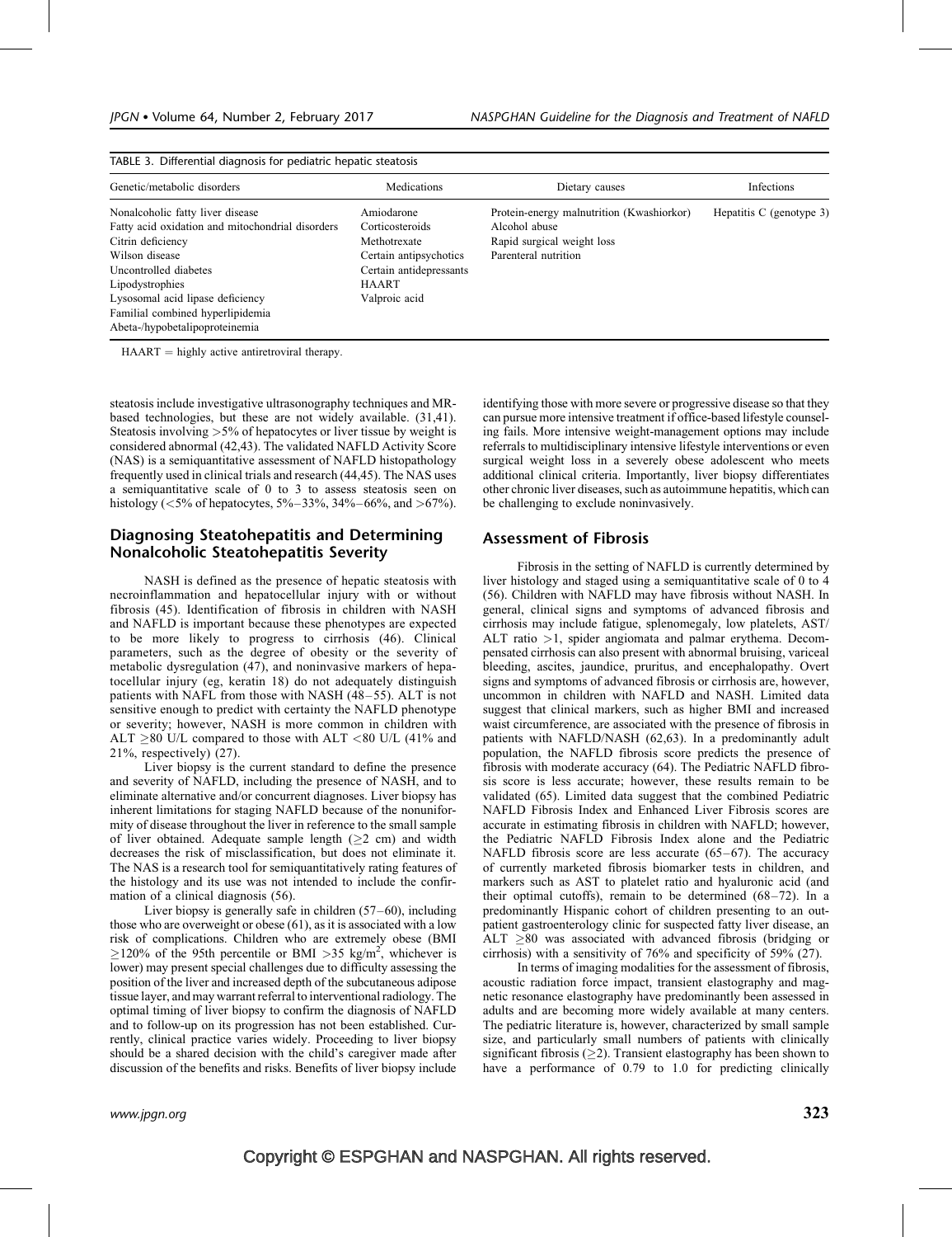significant fibrosis (73–75). MRE detects clinically significant fibrosis with a receiver operating characteristic curve of 0.92 and is scanner and reader independent (76). These technologies would benefit from further validation studies to determine optimal cut-points and ability to longitudinally track fibrosis in children.

## Recommendations

4. When evaluating a child suspected to have NAFLD, it is recommended to exclude alternative etiologies for elevated ALT and/or hepatic steatosis and investigate the presence of coexisting chronic liver diseases (Fig. 1). Strength: 1, Evidence: A.

5. Liver biopsy should be considered for the assessment of NAFLD in children who have increased risk of NASH and/or advanced fibrosis. Potential clinical signs of increased risk of fibrosis in children with NASH may include higher ALT (>80 U/L), splenomegaly, and AST/ALT > 1. Known clinical risk factors for NASH and advanced fibrosis include panhypopituitarism and type 2 diabetes. Strength: 1, Evidence: B.

6. The use of ultrasound is not recommended for the determination or quantification of steatosis due to poor sensitivity and specificity. Ultrasound may be useful for assessing other causes of liver disease such as masses, gallbladder disease, changes associated with portal hypertension, and so on. Strength: 1, Evidence: B

7. The use of CT is not recommended for determination or quantification of steatosis due to radiation risk. Strength: 1, Evidence: B.

# TREATMENT OF NONALCOHOLIC FATTY LIVER DISEASE IN CHILDREN

In the review of treatment of pediatric NAFLD, 42 clinical trials performed in children with NAFLD were identified. Limitations of the studies included a lack of standardization in the diagnostic criteria used, nonrandomization or lack of adequate control groups, insufficient treatment (eg, lifestyle intervention of short duration or subtherapeutic medication dose), inconsistent or inadequately defined outcomes, and varying approaches to data analysis. Conducting treatment trials for NAFLD in children remains challenging because of the lack of validated noninvasive biomarkers and insufficient knowledge of the natural history of the disease. High-quality treatment studies require histologic assessment of liver outcomes or, at minimum, a quantitative noninvasive measurement of liver fat and/or fibrosis, and a biochemical measurement of liver inflammation (ALT). Substantial ALT decrease (if elevated at entry) or normalization may also be an acceptable surrogate in NAFLD treatment trials, particularly in early phase studies, but is less accurate than histology or imaging.

# Treatment Population

All children with NAFLD should be offered lifestyle intervention counseling if overweight or obese. It is unknown how to prioritize which children with NAFLD should receive more intensive treatment. Because of the lack of natural history data, it is also unknown if children with NAFL have a lower risk of developing NASH or fibrosis in the future, as is generally the case in adults with NAFL. For the same reason, it is unknown whether or to what degree children with NASH are more likely to have progressive fibrosis or increased risk of CVD. NAFLD progression may be linear or wax and wane with environmental changes, growth changes, or weight loss. Given the uncertainty, most treatment trials for pediatric NAFLD have included a wide range of disease severity.

The most commonly accepted goal of treatment is regression of NAFLD, defined as decrease in steatosis, inflammation, and/or fibrosis. A second accepted goal is resolution of NASH. The durability of these histologic changes in children is unknown. Decrease in ALT is commonly used as a surrogate marker of improvement in histology of NAFLD, because there is some evidence to support its use in pediatric clinical trials (19,77). Although an ALT at a single time-point has poor correlation to phenotype, a decrease in ALT of 10 U/L during 96 weeks is associated with 1.28 relative odds of improvement in histology and 1.37 relative odds of resolution of NASH (77). In studies of NAFLD detected in adulthood, presence of fibrosis was more predictive of clinical outcome compared presence of NASH (46,78). Both NAFL and NASH have been shown to progress in stage of fibrosis (79). Until natural history studies are completed in children, these data are the best information available and can help inform current practice.

Ultrasound is not able to reliably detect changes in steatosis and therefore does not have a role in assessing steatosis longitudinally. Likewise, CT and MRI/MRS modalities have not been adequately studied in children with NAFLD as surrogate markers for NAFLD or NASH improvement. Liver biopsy remains the clinical standard for determining improvement in liver histology after treatment, but frequency and timing of a follow-up biopsy must be weighed against the risks of the procedure.

An additional and overarching goal of treatment for patients with NAFLD is to decrease excess adiposity to improve dyslipidemia, insulin resistance, high blood pressure, and central adiposity, all of which are closely associated with NAFLD, and with T2DM and CVD risk. In children, the NAFLD comorbidities (diabetes, CVD, and hypertension) are important considerations of treatment to improve future clinical outcomes.

#### Recommendations

Goals of Treatment

8. Pending the development of more accurate biomarkers to noninvasively assess improvement in NAFLD, sustained decrease in ALT from baseline may be used as a surrogate marker of response to treatment, particularly for durations of  $\leq$ 1 year. Strength: 2, Evidence: C.

9. Assessment of change in fibrosis over time is reasonable as a treatment outcome in children over longer time periods ( $\geq$ 2 years) and currently requires a liver biopsy for staging. Strength: 2, Evidence: – C.

# Treatment of Pediatric Nonalcoholic Fatty Liver Disease With Lifestyle Changes

At this time, dietary improvements and increasing physical activity (lifestyle modifications) are the primary treatment for pediatric NAFLD because of the strong association with excess weight gain and obesity. Seventeen lifestyle intervention studies were identified in the literature search, but these were heterogeneous in design, including varying duration (1 month to 1 year), entry criteria, outcome measures, and lifestyle approaches. Nonetheless, there were a number of nonrandomized, uncontrolled cohorts that together demonstrate a trend of improvement in noninvasive markers of NAFLD (ALT and steatosis) with combined lifestyle and exercise (80–96). Multidisciplinary clinics designed to treat obesity have also reported improved liver enzymes and histology in children with NAFLD (81,97,98). Multidisciplinary lifestyle approaches of moderate to high intensity (>25 contact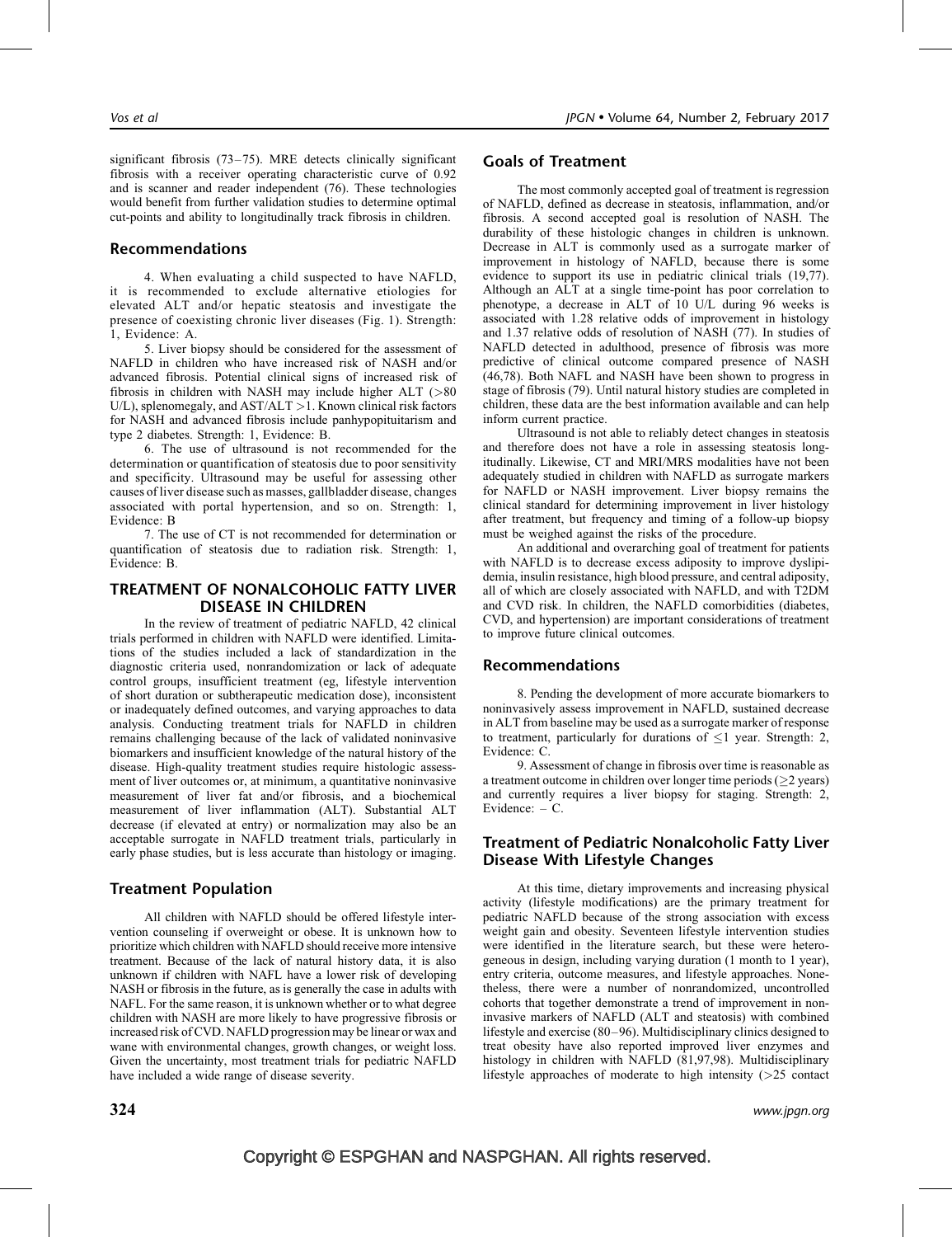

FIGURE 1. An algorithm proposed by the expert committee on NAFLD (ECON) group. Further research is likely to alter the algorithm. The steps are suggested courses of action and should be interpreted within the clinical scenario of individual patients. ALT = alanine aminotransferase; GI = gastrointestinal; NAFLD = nonalcoholic fatty liver disease;  $ULN =$  upper limit of normal.

Additional testing for chronic liver diseases to consider:

Screening labs: Complete blood count (CBC) with differential, AST, bilirubin (total, conjugated), alkaline phosphatase, GGT, international normalized ratio (INR), albumin, total protein, hemoglobin A1c

Exclude infections (eg, hepatitis A IgM, hepatitis B surface antigen, hepatitis C antibody, other chronic viral infections) Exclude endocrine disorders (thyroid-stimulating hormone [TSH], free thyroxine [T4])

Exclude autoimmune causes of ALT elevation (total IgA, total IgG and tissue transglutaminase antibody, antinuclear antibody, antismooth muscle antibody, anti–liver-kidney microsomal antibody)

Exclude genetic causes of ALT (ceruloplasmin and/or 24-hour urine copper, lysosomal acid lipase, alpha-1 antitrypsin phenotype) Imaging: Abdominal ultrasound to rule out anatomical abnormalities or assess features of portal hypertension, magnetic resonance imaging, or spectroscopy to measure hepatic fat

Liver biopsy (histology, copper measurement, stain for microvesicular fat, assess fibrosis)

Red flags for advanced liver disease—chronic fatigue, gastrointestinal (GI) bleeding, jaundice, splenomegaly, firm liver on examination, enlarged left lobe of the liver, low platelets, low white blood cell count, elevated direct bilirubin, elevated international normalized ratio (INR), long history of elevated liver enzymes (>2 years).

www.jpgn.org  $325$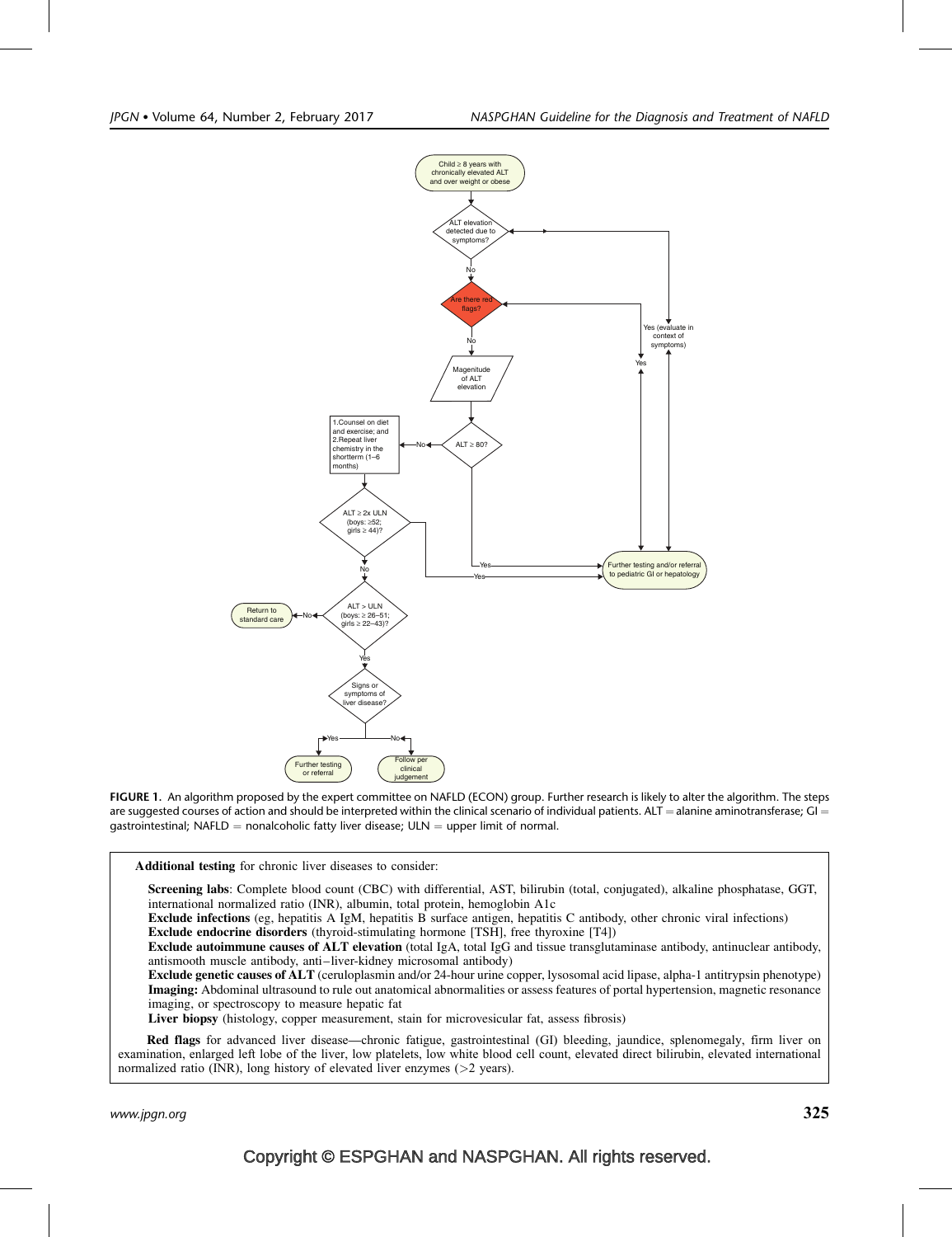#### Treatment options in pediatric NAFLD



**FIGURE 2.** Treatments for pediatric NAFLD. NAFLD = nonalcoholic fatty liver disease.

hours during 6 months) have been shown to be most effective in pediatric weight management (99). In these studies, there was not sufficient evidence to determine whether or to what degree BMI improvement or weight loss is required for improvement in NAFLD in children; however, in adult studies weight loss of  $\geq$ 10% of baseline weight was associated with  $>90\%$  resolution of NASH.

The available data do not support a specific diet over others for the treatment of NAFLD (eg, low glycemic index vs low fat). Two large randomized controlled trials (RCT) have demonstrated that reduction of sugar-sweetened beverages decreases adiposity in children (100,101) and may benefit overweight and obese children with NAFLD. An RCT also supports both aerobic and resistance exercise as beneficial for reducing hepatic fat in children. Aerobic exercise intervention was compared with resistance exercise and no exercise in obese boys and the results suggested significant reduction in hepatic fat as measured by MRS in both exercise groups (82). Few children had NAFLD at baseline, but among those that did, there was a promising response to exercise with both hepatic fat reduction and improvement in total and visceral fat. There are clear comprehensive health benefits to a healthier diet and increasing physical activity (102) and these remain the first line approach to treatment of NAFLD in children (Fig. 2).

#### Recommendation

10. Lifestyle modifications to improve diet and increase physical activity are recommended as the first-line treatment for all children with NAFLD. Strength: 1, Evidence: B.

11. Avoidance of sugar-sweetened beverages is recommended as a strategy to decrease adiposity. Strength: 1, Evidence: A.

12. Increasing moderate to high-intensity physical activity and limiting screen time activities to  $\langle 2 \rangle$  hours per day is recommended for all children including those with NAFLD. Strength: 1, Evidence: B.

#### Medications and Supplements

A number of medications and supplements have been considered for use in pediatric NAFLD. Multiple clinical trials or cohort studies have focused on metformin (19,103–106) or vitamin E (19,107–110) as potential treatments for NAFLD. Metformin and lifestyle counseling or vitamin E and lifestyle counseling were each tested against placebo and lifestyle counseling in a large, multicenter, 3-arm RCT; the TONIC trial (19). Sustained ALT reduction was the primary endpoint and change in histology the secondary endpoint in the present study, which included 173 children ages 8 to 17 years. Although the primary outcome of sustained reduction of ALT was not different between either drug or placebo, vitamin E treatment was associated with statistically significant improvements in histology, as shown by a lower NAS (via improvement in ballooning) and greater resolution of NASH. The latter was shown in a smaller subset of participants who had biopsy-confirmed NASH. Concerns about the safety of high dose vitamin E have been raised in adults, following meta-analyses of clinical trials, which have indicated an increased mortality with vitamin E, and increased adverse cardiovascular events and prostate cancer (111,112). Interestingly, other metaanalyses have not had similar results (113). Although no significantly greater risk of adverse events were noted in the children receiving high-dose vitamin E in the TONIC trial over a 2-year period, the longterm benefits and risks remain unknown.

The TONIC study found that metformin administered at 500 mg twice daily dose in combination with lifestyle counseling was not different than placebo in terms of NAS score or ALT improvement (19). There was also no significant decrease in homeostatic model assessment-insulin resistance in the metformin group. It remains unknown whether improvement in insulin sensitivity in children with NAFLD would lead to improvement in NAFLD or whether certain subsets of patients with NAFLD could benefit from metformin when given at typical clinical doses.

Vitamin E, as a treatment for biopsy-confirmed NAFLD, has also been tested in a smaller RCT in combination with lifestyle counseling and vitamin C; the 2 antioxidants taken together were, however, not superior to lifestyle intervention alone (109). High rates of vitamin D insufficiency have been identified in pediatric NAFLD (114–116), but there are no trials in children evaluating vitamin D supplementation as a treatment for NAFLD. In a small study of ursodeoxycholic acid in children, diet alone compared to ursodeoxycholic acid plus diet or ursodeoxycholic acid without diet did not show any benefit of the drug (117). This concurs with adult data that do not support its use in NAFLD (118).

Both docosahexaenoic acid (DHA) and fish oil have been considered for treatment of NAFLD. A small RCT testing 6 month supplementation with either 250 or 500 mg DHA compared with placebo for pediatric NAFLD found no improvement in ALT (119). An adult study suggests that fish oil worsens NASH (120). Probiotics (Lactobacillus GG and VSL 3) have been tested in 2 small studies of short duration (2–4 months); however, both studies were limited by the use of sonographic outcome measures (121,122). ALT improved significantly in 1 study compared to placebo and this could represent an area for future research.

In summary, no medication or supplement has been shown to be of significant value for the management of NAFLD in children.

#### Recommendations

13. No currently available medications or supplements are recommended to treat NAFLD because none have been proven to benefit the majority of patients with NAFLD. Strength: 2, Evidence: C

## Weight Loss Surgery as a Treatment for Nonalcoholic Fatty Liver Disease or Nonalcoholic Steatohepatitis in Children

Bariatric or weight loss surgery (WLS) can lead to clinically meaningful weight loss in severely obese adolescents (minimum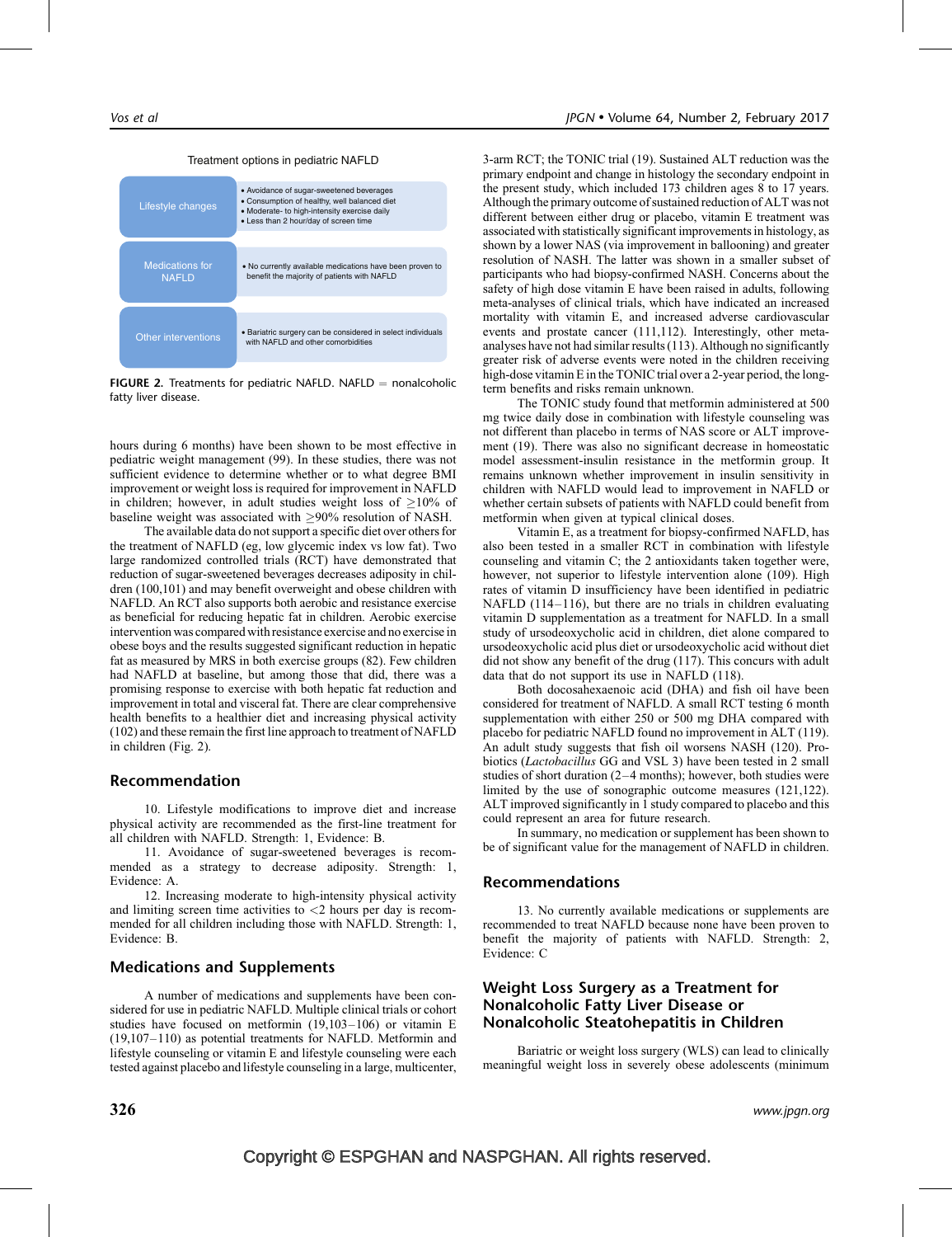BMI  $\geq$ 35 kg/m<sup>2</sup>) with average BMI reductions of approximately 30% at 1 year postoperatively after both Roux-en-y gastric bypass and vertical sleeve gastrectomy in a large multicenter adolescent cohort (123). At 3 years after surgery, an average 28% weight reduction was maintained in the cohort. This reduction in BMI is typically associated with substantial improvement and even resolution of many obesity-related comorbid conditions, including dyslipidemia, high blood pressure, insulin resistance, diabetes, and sleep apnea at 1 to 2 years postoperatively (124,125). Because these conditions are often associated with the presence of NAFLD and because studies in adults undergoing bariatric surgery have suggested a high degree (up to 89%) of NASH resolution 1 to 2 years postoperatively (126), severe NASH has been proposed as a criterion for WLS in several published adolescent bariatric surgery guidelines (127).

There is paucity of data on the natural history of NAFLD and NASH in adolescents undergoing WLS. There are only 4 WLS outcome studies in this population that have included an assessment of NAFLD status at baseline (128–132), and among those only 1 included histological evaluation of NAFLD (130). In terms of outcome after WLS, only 1 study provided data on the progression of the liver disease. The present study did not include histological outcomes but instead followed the change in ALT and AST in 81 adolescents undergoing Roux-en-y gastric bypass over a 2-year period (132). Mean ALT and AST improved significantly at 1 and 2 years (mean decrease of approximately 50%); however, no data on ALT/AST change were provided for the adolescent group undergoing conventional care (controls); therefore, it is unknown whether this intervention was superior to lifestyle intervention. It should be noted that similar to adult cohorts, the proportion of patients with severe NASH among adolescents undergoing WLS tend to be low (130). It is unclear whether this is related to selection/referral bias or due to potential biological differences among the more severely obese. Therefore, the generalizability of the overall positive NAFLD outcomes reported among adults undergoing bariatric surgery to children with histologically advanced or fibrotic NASH is limited.

#### Recommendation

14. Bariatric surgery is not recommended as a specific therapy for NAFLD given lack of outcome data in adolescents. Bariatric surgery may be considered for selected adolescents with BMI  $\geq$ 35 kg/m<sup>2</sup>, who have noncirrhotic NAFLD and other serious comorbidities (eg, T2DM, severe sleep apnea, idiopathic intracranial hypertension) that are likely to improve with WLS. Strength: 1, Evidence: B.

# CARDIOVASCULAR DISEASE RISK IN THE SETTING OF NONALCOHOLIC FATTY LIVER DISEASE IN CHILDREN

Longitudinal studies in adults demonstrate an independent increase in CVD associated with markers of NAFLD (133–136). This risk (ranging from 1.23 to 4.82 increase in odds of events or disease) appears to be independent of classical risk factors such as BMI, obesity, or other components of the metabolic syndrome (136). In several adult studies, CVD has been found to be the leading cause of mortality in patients with biopsy proven NAFLD (20,137). To date, there are no studies reporting the effect of NAFLD diagnosed in childhood on the risk of CVD in adulthood. Abundant evidence, however, demonstrates that CVD risk factors, and specifically dyslipidemia, are commonly associated with NAFLD in children (138,139). The most common pattern of dyslipidemia is high triglycerides and low HDL, typical of the insulin-resistant state. Studies evaluating surrogate markers of atherosclerosis and autopsy findings of atherosclerosis confirm that children with NAFLD frequently have early atherosclerosis (140–144).

There are no studies in the pediatric population using lipidlowering drugs as a treatment of NAFLD. The effect of lipidlowering medications on NAFLD histology is also unknown. In adults, statins are recommended as safe for treating dyslipidemia in the setting of NAFLD; however, they are not used as a treatment of NAFLD (2). A few studies in children have evaluated the response of plasma lipids to treatments of NAFLD. In a 2-year trial testing the effect of DHA supplementation versus placebo for treating NAFLD in children, triglycerides improved in the DHA group compared with placebo (145). In the TONIC trial, resolution of NASH was associated with improvement in LDL and non-HDL cholesterol but not with improvement in triglycerides (19,146). Finally a small pilot study of a low-fructose diet demonstrated improved levels of oxidized LDL, a marker of CVD risk in children with NAFLD (96).

Despite the lack of pediatric data specifically on NAFLD, there is evidence to support the approach to CVD risk reduction in children. The ''Expert Panel on Integrated Guidelines for Cardiovascular Health and Risk Reduction in Children and Adolescents: Summary Report'' delineates current practice recommendations for screening and treating children (147). At the time of this document, universal screening with a lipid panel is recommended for all children ages 9 to 11 years (147). For ages 2 to 8 years, a lipid panel is recommended if risk factors exist or if there is a family history of dyslipidemia or of CVD. Management algorithms are detailed in the Summary Report and are useful when evaluating dyslipidemia in children with NAFLD.

Children with NAFLD are at increased risk of hypertension compared with obese children without NAFLD, a risk that persists over time (23,139). Guidelines exist on monitoring and treating hypertension in overweight children that are applicable to children with NAFLD (148).

#### Recommendations

15. Children with NAFLD should be screened for dyslipidemia at diagnosis and periodically as indicated by current lipid guidelines for children. Strength: 1, Evidence: B.

16. It is recommended to monitor blood pressure in children with NAFLD. Strength: 1, Evidence: B.

# PREDIABETES AND DIABETES IN THE SETTING OF NONALCOHOLIC FATTY LIVER DISEASE

Limited pediatric data exist on the prevalence of prediabetes or T2DM in subjects with NAFLD. A retrospective analysis of a pediatric cohort with T2DM revealed the prevalence of elevated serum aminotransferases to be 48%, with 60% of these elevations being 2 or more times above the upper limit of normal (149). Recent cross-sectional and longitudinal studies have described an association between NAFLD and glucose dysregulation (150). In a cohort of 677 children with biopsy-confirmed NAFLD, prediabetes and diabetes were associated with significantly higher odds of having NASH (odds ratio 1.8 and 2.6, respectively) (151). Assessment of a relatively large multiethnic cohort of obese adolescents revealed that the prevalence of prediabetes and metabolic syndrome increases significantly with increases in hepatic fat content measured with MRI (152).

Studies also indicate that hepatic steatosis is related to metabolic parameters in the longitudinal setting. A cohort of 76 children with obesity showed that both glucose (fasting and 2-hour blood glucose and area under the curve 2-hour blood glucose) and insulin sensitivity (whole body insulin sensitivity index) indices at a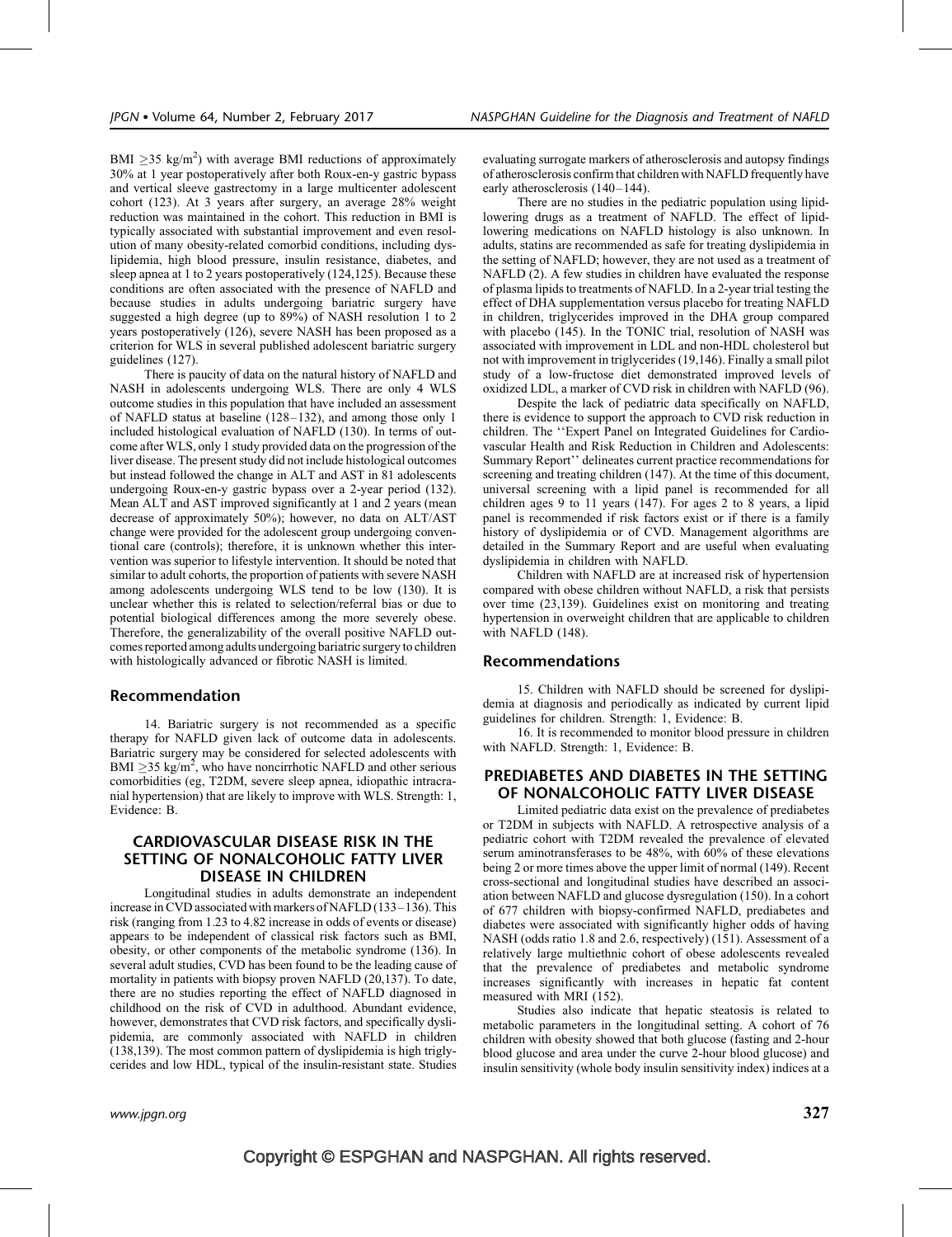mean follow-up of 1.9 years are significantly correlated with baseline hepatic fat content (150). More importantly, during the follow-up, a significant improvement of  $\beta$ -cell function in subjects with low compared with high liver fat content occurred. These relevant correlations were further confirmed by the multiple, stepwise, linear regression analysis showing an independent relation between baseline hepatic fat and longitudinal metabolic parameter (2-hour blood glucose and whole body insulin sensitivity index) even after adjusting for confounding factors (age, sex, ethnicity, BMI *z*-score, change in BMI *z*-score, and duration of follow-up).

## Recommendation

17. It is recommended to screen children with NAFLD for diabetes at diagnosis and annually (or sooner if clinical suspicion arises) using either a fasting serum glucose level or a glycosylated hemoglobin (HbA1c) level. A glucose tolerance test may be useful if the fasting glucose or HbA1c are in the prediabetic range (Table 4). Strength: 1, Evidence: A

# LONG-TERM CARE FOR CHILDREN WITH NONALCOHOLIC FATTY LIVER DISEASE

#### Clinical Care

Clinical care and intensity of follow-up may depend on the severity of the disease (more advanced NASH vs NAFL), similar to other chronic liver diseases that occur in the same age range (autoimmune hepatitis, hepatitis B (HB), hepatitis C, and primary sclerosing cholangitis). The optimal frequency of follow-up or laboratory/biopsy reassessment has not been studied in children with NAFLD; however, more frequent visits are known to be beneficial for nutrition and physical activity counseling in overweight and obese children (97,153) and may contribute to success of NAFLD treatment as well (97,153), as shown in adults (154). A decrease in ALT is commonly used as a surrogate marker of improvement in histology of NAFLD, and there is some evidence to support its use in pediatric clinical trials (19,77). Importantly, in the individual patient, it does not always reliably correlate with improvement or worsening of disease. At this time, there are no noninvasive modalities adequately validated for detecting progression or regression of fibrosis in children. Therefore, at this time liver biopsy remains the best available method for assessing change in fibrosis in children with NAFLD.

#### Recommendations

18. It is recommended to follow children with NAFLD on a yearly basis at a minimum to monitor for progression of disease and provide treatment. Strength: 1, Evidence: C.

19. When providing lifestyle counseling, more frequent visits (more contact hours with program staff) are associated with better weight management outcomes in overweight and obese children

and therefore may also benefit overweight children with NAFLD/ NASH. Strength: 1, Evidence: B.

20. A repeat liver biopsy to assess progression of disease (particularly fibrosis) and to guide treatment is reasonable to consider 2 to 3 years after the first liver biopsy, especially in patients with new or ongoing risk factors, such as T2DM, NASH, or fibrosis at diagnosis. Strength: 2, Evidence: C.

# Exposures to Liver Toxins

Adolescence is a time of increased participation in high-risk behaviors with concurrent opportunities for establishing better health habits. Although emerging epidemiologic evidence suggests that light to moderate drinking may have a favorable effect on NAFLD (155), underage alcohol consumption is not recommended. A threshold effect may occur, with heavy, episodic drinking (eg, ''binge drinking'') in adults associated with an increased risk of fibrosis progression (156). Binge drinking is common amongst adolescents, with a potential negative effect in those affected by NAFLD. Prolonged cigarette smoking has been associated with advanced histologic severity of NAFLD in adults (157). A crosssectional study of 355 American children revealed that secondhand smoke exposure was associated with an increased prevalence of ultrasonographic evidence of hepatic steatosis (158).

#### Recommendations

21. In addition to standard counseling of adolescents, healthcare providers should counsel adolescents regarding the potential effects of increased fibrosis progression with binge drinking. Strength: 1, Evidence: B.

22. Families of children with NAFLD should be counseled about risks of secondhand smoke exposure and adolescents with NAFLD should be counseled against smoking and use of electronic nicotine delivery devices. Strength: 1, Evidence: B.

# Prevention of Hepatitis A and B

Children with chronic liver disease are at increased risk of morbidity and mortality if infected with hepatitis A or B, vaccinepreventable diseases. Although data specific to pediatric NAFLD are lacking, children with other chronic liver diseases seroconvert after 2 doses of hepatitis A vaccination (159,160). The Red Book currently recommends that all children with liver diseases should receive hepatitis A vaccine (161).

Universal vaccination for HB as infants began in 1991, so the vast majority of children and adolescents with NAFLD have been vaccinated. Children vaccinated for HB as infants frequently have low levels of HB surface antibody (anti-HBs) (162). Despite this, they usually have persistence of immune memory as demonstrated by Spradling et al (163) in which of those with no detectable HB

| TABLE 4. Definitions of prediabetes and diabetes by the American Diabetes Association |                              |                                                                 |                                                                                   |                                    |  |
|---------------------------------------------------------------------------------------|------------------------------|-----------------------------------------------------------------|-----------------------------------------------------------------------------------|------------------------------------|--|
|                                                                                       | $H$ gbA $1c^*$               | Fasting glucose <sup>†</sup>                                    | 2-hour $OGTT$ <sup><math>\ddagger</math></sup>                                    | Random glucose                     |  |
| Prediabetes<br>Diabetes                                                               | $5.7\% - 6.4\%$<br>$> 6.5\%$ | $100-125$ mg/dL $(5.6-6.9$ mmol/L)<br>$>126$ mg/dL (7.0 mmol/L) | $140-199$ mg/dL $(7.8-11.0$ mmol/L)<br>$>200 \text{ mg/dL} (11.1 \text{ mmol/L})$ | $>200 \text{ mg/dL}$ (11.1 mmol/L) |  |

 $DCCT =$  diabetes control and complications trial;  $OGTT =$  oral glucose tolerance test.

Laboratory using method that is NGSP certified and standardized to the DCCT assay.

<sup>†</sup>Fasting is defined as no caloric intake for at least 8 hours.

<sup>‡</sup>Test should be performed as described by the World Health Organization.

 ${\bf 328}$  www.jpgn.org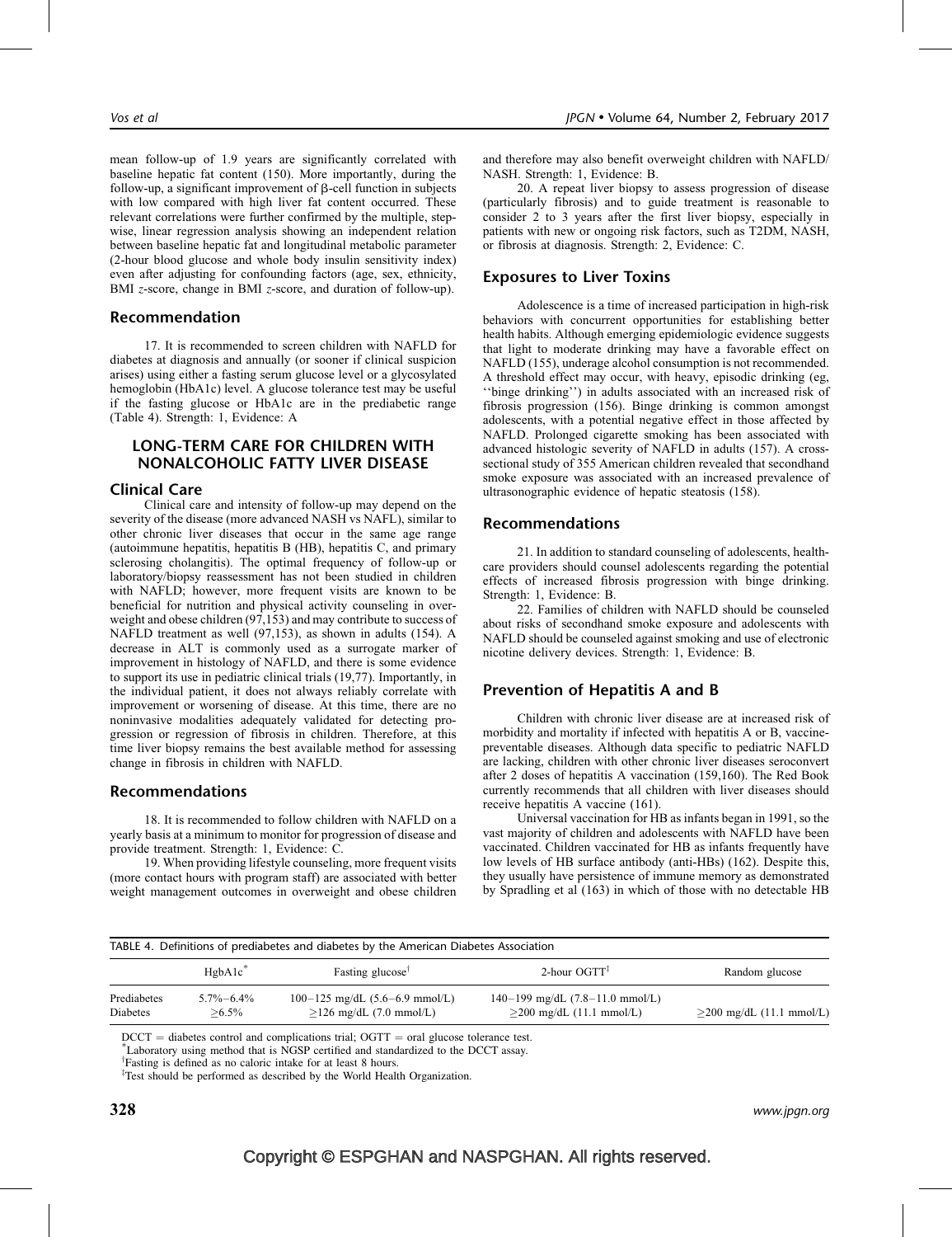#### TABLE 5. Summary of recommendations

1. Selected children should be screened for NAFLD. Strength: 1, Evidence: A

- a. Screening should be considered beginning between ages 9 and 11 years for all obese children (BMI  $\geq$ 95th percentile) and for overweight children (BMI 85th and <94th percentile) with additional risk factors (central adiposity, insulin resistance, prediabetes or diabetes, dyslipidemia, sleep apnea, or family history of NAFLD/NASH). Strength: 1, Evidence: B
- b. Earlier screening can be considered in younger patients with risk factors such as severe obesity, family history of NAFLD/NASH, or hypopituitarism. Strength: 2, Evidence: B
- c. Consider screening of siblings and parents of children with NAFLD if they have known risk factors for NAFLD (obesity, Hispanic ethnicity, insulin resistance, prediabetes, diabetes, dyslipidemia). Strength: 2, Evidence: C.
- 2. Currently, the best screening test for NAFLD in children is ALT; however, it has substantial limitations. Strength: 1, Evidence: B
- a. Interpretation of ALT should be based upon sex-specific upper limits of normal in children (22 U/L for girls and 26 U/L for boys) and not individual laboratory upper limits of normal. Strength  $-1$ , Evidence  $- A$
- b. Persistently  $\geq 3$  months) elevated ALT more than twice the upper limit of normal should be evaluated for NAFLD or other causes of chronic hepatitis. Strength: 1, Evidence: C
- c. ALT of >80 U/L warrants increased clinical concern and timely evaluation, as the likelihood of significant liver disease is higher. Strength: 2, Evidence: C
- d. Clinically available routine ultrasound is not recommended as a screening test for NAFLD in children due to inadequate sensitivity and specificity. Strength: 1, Evidence: B
- 3. Follow-up screening for NAFLD is recommended. Strength: 2, Evidence: C
- a. When the initial screening test is normal, consider repeating ALT every 2 to 3 years if risk factors remain unchanged. Strength: 2, Evidence: C b. Consider repeating screening sooner if clinical risk factors of NAFLD increase in number or severity. Examples include excessive weight gain or development of other medical problems that increase risk of NAFLD, such as type 2 diabetes or obstructive sleep apnea. Strength: 2, Evidence: C
- 4. When evaluating a child suspected to have NAFLD, it is recommended to exclude alternative etiologies for elevated ALT and/or hepatic steatosis and investigate the presence of coexisting chronic liver diseases (Fig. 1). Strength: 1, Evidence: A
- 5. Liver biopsy should be considered for the assessment of NAFLD in children who have increased risk of NASH and/or advanced fibrosis. Potential clinical signs of increased risk of fibrosis in children with NASH may include higher ALT (>80 U/L), splenomegaly, and AST/ALT >1. Known clinical risk factors for NASH and advanced fibrosis include panhypopituitarism and type 2 diabetes. Strength: 1, Evidence: B
- 6. The use of ultrasound is not recommended for the determination or quantification of steatosis due to poor sensitivity and specificity. Ultrasound may be useful for assessing other causes of liver disease such as masses, gallbladder disease, changes associated with portal hypertension, and so on. Strength: 1, Evidence: B
- 7. The use of CT is not recommended for determination or quantification of steatosis due to radiation risk. Strength: 1, Evidence: B
- 8. Pending the development of more accurate biomarkers to noninvasively assess improvement in NAFLD, sustained decrease in ALT from baseline may be used as a surrogate marker of response to treatment, particularly for durations of  $\leq 1$  year. Strength: 2, Evidence: C
- 9. Assessment of change in fibrosis over time is reasonable as a treatment outcome in children over longer time periods ( $\geq$ 2 years) and currently requires a liver biopsy for assessment. Strength: 2, Evidence: C
- 10. Lifestyle modifications to improve diet and increase physical activity are recommended as the first-line treatment for all children with NAFLD. Strength: 1, Evidence: B
- 11. Avoidance of sugar-sweetened beverages is recommended as a strategy to decrease adiposity. Strength: 1, Evidence: A
- 12. Increasing moderate- to high-intensity physical activity and limiting screen time activities to <2 hours per day is recommended for all children including those with NAFLD. Strength: 1, Evidence: B
- 13. No currently available medications or supplements are recommended to treat NAFLD because none have been proven to benefit the majority of patients with NAFLD. Strength: 2, Evidence: C
- 14. Bariatric surgery is not recommended as a specific therapy for NAFLD given lack of outcome data in adolescents. Bariatric surgery may be considered for selected adolescents with BMI  $\geq$ 35 kg/m<sup>2</sup>, who have noncirrhotic NAFLD and other serious comorbidities (eg, T2DM, severe sleep apnea, idiopathic intracranial hypertension) that are likely to improve with WLS. Strength: 1, Evidence: B
- 15. Children with NAFLD should be screened for dyslipidemia at diagnosis and periodically as indicated by current lipid guidelines for children. Strength: 1, Evidence: B
- 16. It is recommended to monitor blood pressure in children with NAFLD. Strength: 1, Evidence: B
- 17. It is recommended to screen children with NAFLD for diabetes at diagnosis and annually (or sooner if clinical suspicion arises) using either a fasting serum glucose level or an HbA1c level. A glucose tolerance test may be useful if the fasting glucose or HbA1c are in the prediabetic range (Table 3). Strength: 1, Evidence: A
- 18. It is recommended to follow children with NAFLD on a yearly basis at a minimum to monitor for progression of disease and provide treatment. Strength: 1, Evidence: C
- 19. When providing lifestyle counseling, more frequent visits (more contact hours with program staff) are associated with better weight management outcomes in overweight and obese children and therefore may also benefit overweight children with NAFLD/NASH. Strength 1, Evidence B.
- 20. A repeat liver biopsy to assess progression of disease (particularly fibrosis) and to guide treatment is reasonable to consider 2 to 3 years after the first liver biopsy, especially in patients with new or ongoing risk factors, such as type 2 diabetes mellitus, NASH, or fibrosis at diagnosis. Strength: 2, Evidence: C 21. In addition to standard counseling of adolescents, healthcare providers should counsel adolescents regarding the potential effects of increased fibrosis progression with binge drinking. Strength: 1, Evidence: B
- 22. Families of children with NAFLD should be counseled about risks of secondhand smoke exposure and adolescents with NAFLD should be counseled against smoking and use of electronic nicotine delivery devices. Strength: 1, Evidence: B
- 23. Children with NAFLD should be vaccinated routinely against hepatitis A. Strength: 1, Evidence: B
- 24. Children with NAFLD should have prior receipt of hepatitis B vaccine verified and be immunized if no prior vaccination was received. Strength: 1, Evidence: A
- 25. Baseline liver enzyme levels should be obtained in children with NAFLD before starting any medication known to be hepatotoxic. There is insufficient evidence to guide frequency of monitoring for enzyme elevation after initiation of potentially hepatotoxic medications and monitoring should be guided by the baseline severity of the liver disease and the relative potential for hepatotoxicity of the medication. Strength: 1, Evidence: C
- 26. If potentially hepatotoxic drugs are being considered in patients with NAFLD, a baseline liver biopsy may be reasonable to consider for assessing the severity of liver disease before beginning the medication. Strength: 2, Evidence: C
- 27. Providers should remain alert to psychosocial issues and screen children with NAFLD for these when indicated. Strength: 1, Evidence: B

 $ALT =$  alanine aminotransferase; AST = aspartate aminotransferase; BMI = body mass index;  $CT =$  computed tomography; HbA1c = glycosylated hemoglobin; NAFLD = nonalcoholic fatty liver disease; NASH = nonalcoholic steatohepatitis; T2DM = type 2 diabetes mellitus; WLS = weight loss surgery.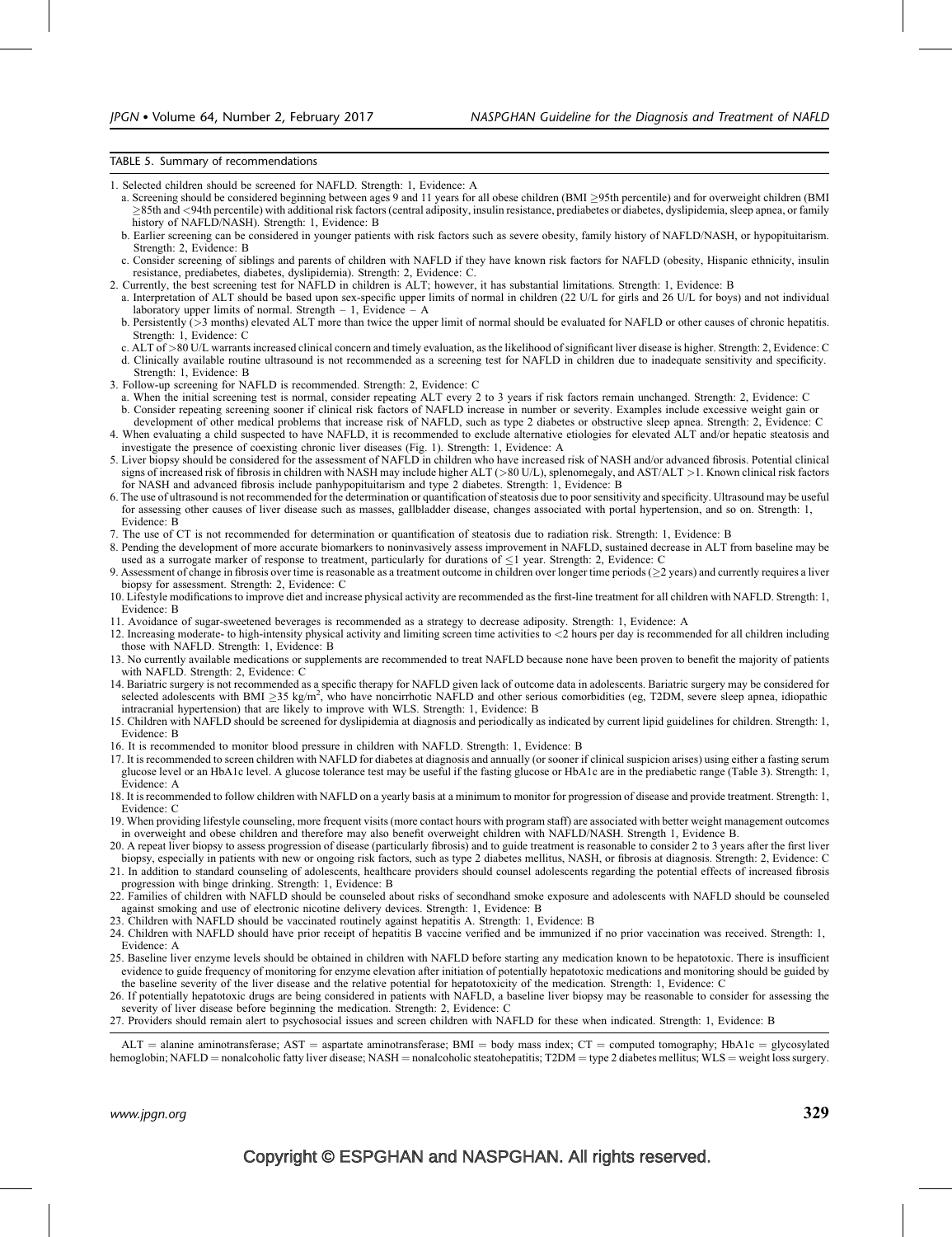surface antibody, 82% had immune protection. The Red Book recommends against routine postimmunization testing for anti-HBs unless the child falls into specific risk groups.

# Recommendations

23. Children with NAFLD should be vaccinated routinely against hepatitis A. Strength: 1, Evidence: B.

24. Children with NAFLD should have prior receipt of HB vaccine verified and be immunized if no prior vaccination was received. Strength: 1, Evidence: A

# Initiation and Monitoring of Potentially Hepatotoxic Medications

Children with NAFLD occasionally require medications for other conditions such as diabetes, infections, attention deficient hyperactivity disorder, psychiatric illness, or other chronic illnesses. Certain medications commonly used for these conditions, are potentially hepatotoxic and require increased frequency of monitoring. A common example is the utilization of metformin for T2DM in patients who have both NAFLD and diabetes. Current recommendations are to evaluate transaminases before starting metformin and to check liver enzymes at the time of diagnosis of T2DM. Evidence is, however, lacking on how often to monitor liver enzymes after initiating therapy. Atypical antipsychotic drugs can also cause rapid and severe weight gain and emergence of cardiometabolic risk factors, and elevated liver enzymes in previously normal weight children. Liver enzymes therefore should be checked before starting atypical antipsychotics and are typically monitored during the course of therapy.

# Recommendations

25. Baseline liver enzyme levels should be obtained in children with NAFLD before starting any medication known to be hepatotoxic. There is insufficient evidence to guide frequency of monitoring for enzyme elevation after initiation of potentially hepatotoxic medications and monitoring should be guided by the baseline severity of the liver disease and the relative potential for hepatotoxity of the medication. Strength: 1, Evidence: C.

26. If potentially hepatotoxic drugs are being considered in patients with NAFLD, a baseline liver biopsy may be reasonable to consider for assessing the severity of liver disease before beginning the medication. Strength: 2, Evidence: C.

# Quality of Life

Because NAFLD is a chronic disease, it has the potential to affect more than just physical health in children. Quality of life is decreased among children with obesity with NAFLD compared to children with obesity without NAFLD (164). Indirect effects such as the emotional toll of worrying about a chronic liver disease may also be a contributor.

# Recommendation

27. Providers should remain alert to psychosocial issues and screen children with NAFLD for these when indicated. Strength: 1, Evidence: B.

## CONCLUSIONS AND RESEARCH NEEDS

The emergence of NAFLD has been an important change in the landscape of pediatric liver disease. The recommendations in

this guideline are summarized in Table 5. Substantial gaps in knowledge, however, remain and are research priorities. These gaps include the following:

- 1. Delineating the natural history of pediatric NAFLD and identifying risk factors in childhood that predict progression versus regression and identify those at greater risk of adverse health outcomes.
- 2. Noninvasive detection of NAFLD and NASH and quantification of steatosis, inflammation, hepatocellular injury, and fibrosis. Longitudinal studies of imaging and biomarkers are needed to better determine their role in clinical care.
- 3. Well-designed clinical trials to determine optimal treatment approaches, including the role of specific dietary interventions, type and duration of exercise, validation of pilot studies of promising therapies, and identification of novel medications, and role of weight loss surgery.
- 4. Cost-effective strategies for screening, diagnosis, and long-term follow-up, including frequency of visits, laboratory versus biopsy reassessment.

Acknowledgments: This practice guideline was developed as a collaboration of the NASPGHAN NAFLD scientific advisory board, the NASPGHAN Hepatology committee, and the NASPGHAN Nutrition committee. In addition, the guideline was reviewed by the American Academy of Pediatrics Section on Gastroenterology, Hepatology and Nutrition Executive Committee, the AAP Committee on Nutrition, the AAP Committee on Medical Liability and Risk Management, the AAP Committee on Practice and Ambulatory Medicine, the AAP Committee on Child Health Financing, and the Committee on Infectious Diseases and the AAP Section on Tobacco Control. The authors are grateful to all these individuals for their thoughtful reviews and suggestions.

#### **REFERENCES**

- 1. Wong RJ, Aguilar M, Cheung R, et al. Nonalcoholic steatohepatitis is the second leading etiology of liver disease among adults awaiting liver transplantation in the United States. Gastroenterology 2015;148:547–55.
- 2. Chalasani N, Younossi Z, Lavine JE, et al. The diagnosis and management of non-alcoholic fatty liver disease: practice Guideline by the American Association for the Study of Liver Diseases, American College of Gastroenterology, and the American Gastroenterological Association. Hepatology 2012;55:2005–23.
- 3. Vajro P, Lenta S, Socha P, et al. Diagnosis of nonalcoholic fatty liver disease in children and adolescents: position paper of the ESPGHAN Hepatology Committee. J Pediatr Gastroenterol Nutr 2012;54:700–13.
- 4. Louthan MV, Theriot JA, Zimmerman E, et al. Decreased prevalence of nonalcoholic fatty liver disease in black obese children. J Pediatr Gastroenterol Nutr 2005;41:426–9.
- 5. Schwimmer JB, Deutsch R, Kahen T, et al. Prevalence of fatty liver in children and adolescents. Pediatrics 2006;118:1388–93.
- 6. Strauss RS, Barlow SE, Dietz WH. Prevalence of abnormal serum aminotransferase values in overweight and obese adolescents. J Pediatr 2000;136:727–33.
- 7. Welsh JA, Karpen S, Vos MB. Increasing prevalence of nonalcoholic fatty liver disease among United States adolescents, 1988–1994 to 2007–2010. J Pediatr 2013;162:496.e1–500.e1.
- 8. Rehm JL, Connor EL, Wolfgram PM, et al. Predicting hepatic steatosis in a racially and ethnically diverse cohort of adolescent girls. J Pediatr 2014;165:319.e1–25.e1.
- 9. Wiegand S, Keller KM, Robl M, et al. Obese boys at increased risk for nonalcoholic liver disease: evaluation of 16,390 overweight or obese children and adolescents. Int J Obesity 2010;34:1468–74.
- 10. Malespin M, Sleesman B, Lau A, et al. Prevalence and correlates of suspected nonalcoholic fatty liver disease in Chinese American children. J Clin Gastroenterol 2015;49:345–9.
- 11. Nobili V, Cutrera R, Liccardo D, et al. Obstructive sleep apnea syndrome affects liver histology and inflammatory cell activation in pediatric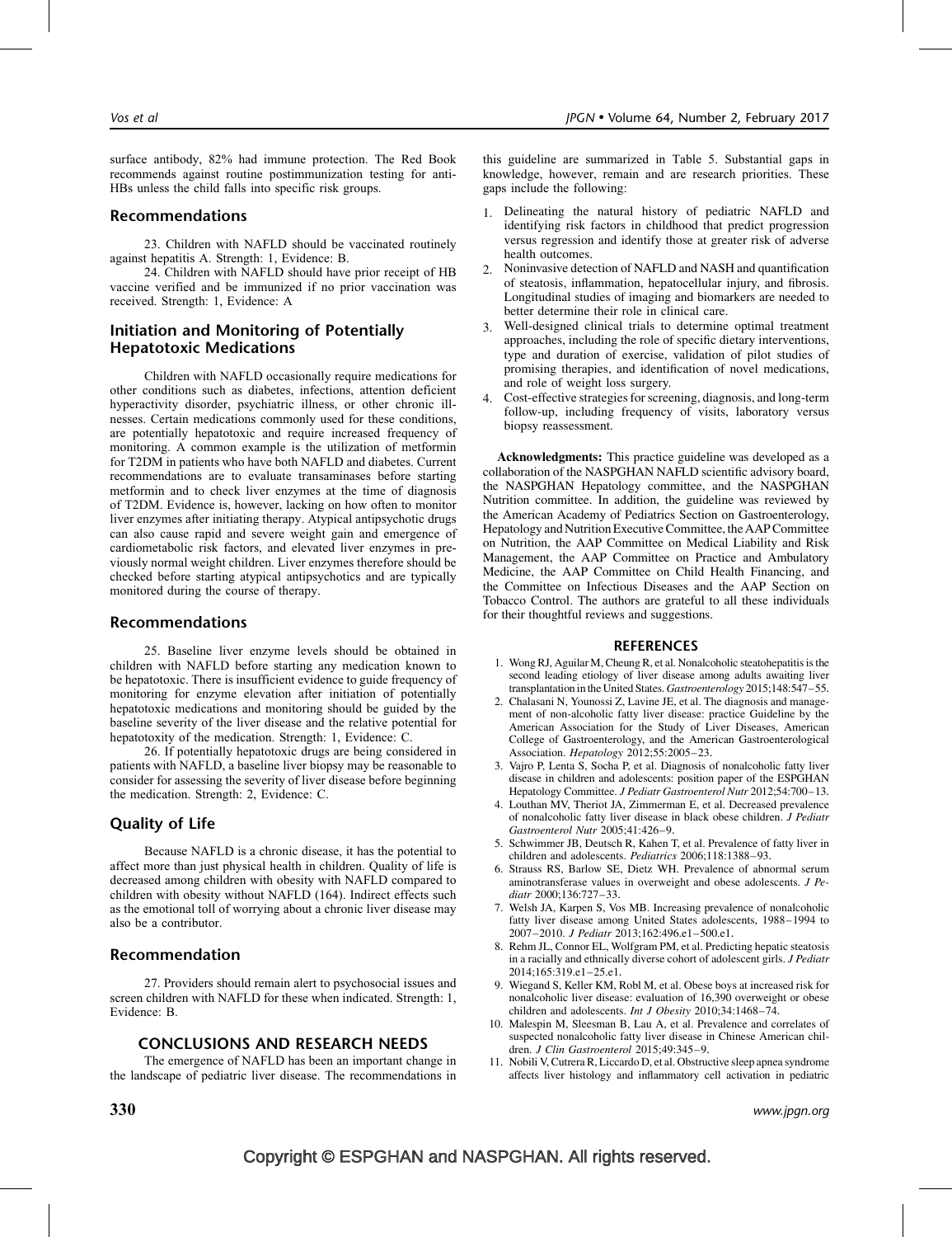nonalcoholic fatty liver disease, regardless of obesity/insulin resistance. Am J Respir Crit Care Med 2014;189:66–76.

- 12. Sundaram SS, Sokol RJ, Capocelli KE, et al. Obstructive sleep apnea and hypoxemia are associated with advanced liver histology in pediatric nonalcoholic fatty liver disease. J Pediatr 2014;164:699.e1-706.e1.
- 13. Hudson OD, Nunez M, Shaibi GQ. Ethnicity and elevated liver transaminases among newly diagnosed children with type 2 diabetes. BMC Pediatr 2012;12:174.
- 14. Adams LA, Feldstein A, Lindor KD, et al. Nonalcoholic fatty liver disease among patients with hypothalamic and pituitary dysfunction. Hepatology 2004;39:909–14.
- 15. Nakajima K, Hashimoto E, Kaneda H, et al. Pediatric nonalcoholic steatohepatitis associated with hypopituitarism. J Gastroenterol 2005;40:312–5.
- 16. Nishizawa H, Iguchi G, Murawaki A, et al. Nonalcoholic fatty liver disease in adult hypopituitary patients with GH deficiency and the impact of GH replacement therapy. Eur J Endocrinol 2012;167:67– 74.
- 17. A-Kader HH, Henderson J, Vanhoesen K, et al. Nonalcoholic fatty liver disease in children: a single center experience. Clin Gastroenterol Hepatol 2008;6:799–802.
- 18. Feldstein AE, Charatcharoenwitthaya P, Treeprasertsuk S, et al. The natural history of non-alcoholic fatty liver disease in children: a follow-up study for up to 20 years. Gut 2009;58:1538–44.
- 19. Lavine JE, Schwimmer JB, Van Natta ML, et al. Effect of vitamin E or metformin for treatment of nonalcoholic fatty liver disease in children and adolescents: the TONIC randomized controlled trial. JAMA 2011;305:1659–68.
- 20. Ekstedt M, Franzen LE, Mathiesen UL, et al. Long-term follow-up of patients with NAFLD and elevated liver enzymes. Hepatology 2006;44:865–73.
- 21. Ekstedt M, Hagstrom H, Nasr P, et al. Fibrosis stage is the strongest predictor for disease-specific mortality in NAFLD after up to 33 years of follow-up. Hepatology 2015;61:1547–54.
- 22. Holterman AX, Guzman G, Fantuzzi G, et al. Nonalcoholic fatty liver disease in severely obese adolescent and adult patients. Obesity 2013;21:591–7.
- 23. Schwimmer JB, Zepeda A, Newton KP, et al. Longitudinal assessment of high blood pressure in children with nonalcoholic fatty liver disease. PLoS One 2014;9:e112569.
- 24. Kelly AS, Barlow SE, Rao G, et al. Severe obesity in children and adolescents: identification, associated health risks, and treatment approaches: a scientific statement from the American Heart Association. Circulation 2013;128:1689–712.
- 25. Lavine JE, Schwimmer JB, Molleston JP, et al. Treatment of nonalcoholic fatty liver disease in children: TONIC trial design. Contemp Clin Trials 2010;31:62–70.
- 26. Colantonio DA, Kyriakopoulou L, Chan MK, et al. Closing the gaps in pediatric laboratory reference intervals: a CALIPER database of 40 biochemical markers in a healthy and multiethnic population of children. Clin Chem 2012;58:854–68.
- 27. Schwimmer JB, Newton KP, Awai HI, et al. Paediatric gastroenterology evaluation of overweight and obese children referred from primary care for suspected non-alcoholic fatty liver disease. Aliment Pharmacol Ther 2013;38:1267–77.
- 28. Awai HI, Newton KP, Sirlin CB, et al. Evidence and recommendations for imaging liver fat in children, based on systematic review. Clin Gastroenterol Hepatol 2014;12:765–73.
- 29. Lin SC, Heba E, Wolfson T, et al. Noninvasive diagnosis of nonalcoholic fatty liver disease and quantification of liver fat using a new quantitative ultrasound technique. Clin Gastroenterol Hepatol 2015;13:1337.e6–45.e6.
- 30. Murphy P, Hooker J, Ang B, et al. Associations between histologic features of nonalcoholic fatty liver disease (NAFLD) and quantitative diffusion-weighted MRI measurements in adults. J Magn Reson Imaging 2015;41:1629–38.
- 31. Schwimmer JB, Middleton MS, Behling C, et al. Magnetic resonance imaging and liver histology as biomarkers of hepatic steatosis in children with nonalcoholic fatty liver disease. Hepatology 2015;61:1887–95.
- 32. Bohte AE, Van Werven JR, Bipat S, et al. The diagnostic accuracy of US, CT, MRI and 1H-MRS for the evaluation of hepatic steatosis

compared with liver biopsy: a meta-analysis. Eur Radiol 2011;21:87– 97.

- 33. Schwimmer JB, Celedon MA, Lavine JE, et al. Heritability of nonalcoholic fatty liver disease. Gastroenterology 2009;136:1585–92.
- 34. Leung DH, Williams K, Fraley JK, et al. Age- and ethnic-specific elevation of ALT among obese children at risk for nonalcoholic steatohepatitis (NASH): implications for screening. Clin Pediatr 2009;48:50–7.
- 35. Koot BG, Van der Baan-Slootweg OH, Bohte AE, et al. Accuracy of prediction scores and novel biomarkers for predicting nonalcoholic fatty liver disease in obese children. Obesity (Silver Spring) 2013;21:583–90.
- 36. Walker RW, Sinatra F, Hartiala J, et al. Genetic and clinical markers of elevated liver fat content in overweight and obese Hispanic children. Obesity 2013;21:E790–7.
- 37. Maffeis C, Banzato C, Rigotti F, et al. Biochemical parameters and anthropometry predict NAFLD in obese children. J Pediatr Gastroenterol Nutr 2011;53:590–3.
- 38. El-Koofy N, El-Karaksy H, El-Akel W, et al. Ultrasonography as a non-invasive tool for detection of nonalcoholic fatty liver disease in overweight/obese Egyptian children. Eur J Radiol 2012;81:3120–3.
- 39. Lee MJ, Bagci P, Kong J, et al. Liver steatosis assessment: correlations among pathology, radiology, clinical data and automated image analysis software. Pathol Res Pract 2013;209:371–9.
- 40. Tang A, Desai A, Hamilton G, et al. Accuracy of MR imagingestimated proton density fat fraction for classification of dichotomized histologic steatosis grades in nonalcoholic fatty liver disease. Radiology 2015;274:416–25.
- 41. Vos MB. Is it time to advance pediatric NAFLD diagnosis to the magnetic resonance imaging era? Hepatology 2015;61:1779–80.
- 42. Ralli EP, Paley K, Rubin SH. The liver lipids and their distribution in disease. An analysis of 60 human livers. J Clin Invest 1941;20:413–7.
- 43. Brunt EM, Neuschwander-Tetri BA, Oliver D, et al. Nonalcoholic steatohepatitis: histologic features and clinical correlations with 30 blinded biopsy specimens. Hum Pathol 2004;35:1070–82.
- 44. Kleiner DE, Brunt EM, Van Natta M, et al. Design and validation of a histological scoring system for nonalcoholic fatty liver disease. Hepatology 2005;41:1313–21.
- 45. Kleiner DE, Brunt EM. Nonalcoholic fatty liver disease: pathologic patterns and biopsy evaluation in clinical research. Semin Liver Dis 2012;32:3–13.
- 46. Loomba R, Chalasani N. The hierarchical model of NAFLD: prognostic significance of histologic features in NASH. Gastroenterology 2015;149:278–81.
- 47. Singh DK, Sakhuja P, Malhotra V, et al. Independent predictors of steatohepatitis and fibrosis in Asian Indian patients with non-alcoholic steatohepatitis. Dig Dis Sci 2008;53:1967–76.
- 48. Puri K, Nobili V, Melville K, et al. Serum bilirubin level is inversely associated with nonalcoholic steatohepatitis in children. J Pediatr Gastroenterol Nutr 2013;57:114–8.
- 49. Feldstein AE, Alkhouri N, De Vito R, et al. Serum cytokeratin-18 fragment levels are useful biomarkers for nonalcoholic steatohepatitis in children. Am J Gastroenterol 2013;108:1526–31.
- 50. Fitzpatrick E, Mitry RR, Quaglia A, et al. Serum levels of CK18 M30 and leptin are useful predictors of steatohepatitis and fibrosis in paediatric NAFLD. J Pediatr Gastroenterol Nutr 2010;51:500–6.
- 51. Miele L, Forgione A, La Torre G, et al. Serum levels of hyaluronic acid and tissue metalloproteinase inhibitor-1 combined with age predict the presence of nonalcoholic steatohepatitis in a pilot cohort of subjects with nonalcoholic fatty liver disease. Transl Res 2009;154:194–201.
- 52. Nobili V, Donati B, Panera N, et al. A 4-polymorphism risk score predicts steatohepatitis in children with nonalcoholic fatty liver disease. J Pediatr Gastroenterol Nutr 2014;58:632–6.
- 53. Eng K, Lopez R, Liccardo D, et al. A non-invasive prediction model for non-alcoholic steatohepatitis in paediatric patients with non-alcoholic fatty liver disease. Dig Liver Dis  $2014;46:1008-13$ .
- 54. Adams LA, Lindor KD, Angulo P. The prevalence of autoantibodies and autoimmune hepatitis in patients with nonalcoholic fatty liver disease. Am J Gastroenterol 2004;99:1316–20.
- 55. Niwa H, Sasaki M, Haratake J, et al. Clinicopathological significance of antinuclear antibodies in non-alcoholic steatohepatitis. Hepatol Res 2007;37:923–31.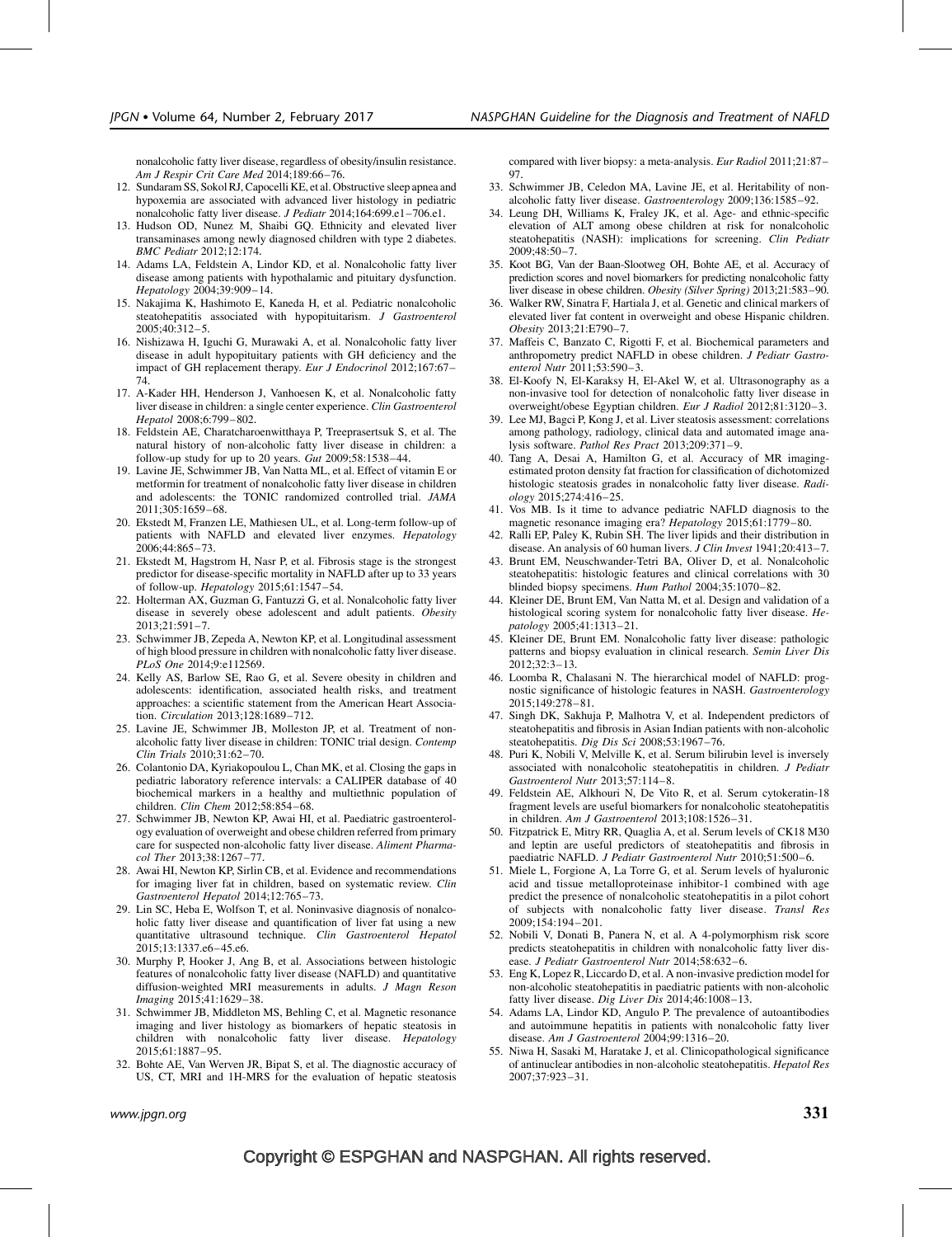- 56. Brunt EM, Kleiner DE, Wilson LA, et al. Nonalcoholic fatty liver disease (NAFLD) activity score and the histopathologic diagnosis in<br>NAFLD: distinct cliniconathologic meanings. Hepatology  $distinct$  clinicopathologic meanings. Hepatology 2011;53:810–20.
- 57. Govender P, Jonas MM, Alomari AI, et al. Sonography-guided percutaneous liver biopsies in children. AJR Am J Roentgenol 2013;201:645–50.
- 58. Matos H, Noruegas MJ, Goncalves I, et al. Effectiveness and safety of ultrasound-guided percutaneous liver biopsy in children. Pediatr Radiol 2012;42:1322–5.
- 59. Scheimann AO, Barrios JM, Al-Tawil YS, et al. Percutaneous liver biopsy in children: impact of ultrasonography and spring-loaded biopsy needles. J Pediatr Gastroenterol Nutr 2000;31:536-9.
- 60. Westheim BH, Aagenaes I, Ostensen AB, et al. Effect of operator experience and frequency of procedure performance on complication rate after ultrasound-guided percutaneous liver biopsies.  $\hat{J}$  Pediatr Gastroenterol Nutr 2013;57:638–43.
- 61. Harwood J, Bishop P, Liu H, et al. Safety of blind percutaneous liver biopsy in obese children: a retrospective analysis. J Clin Gastroenterol 2010;44:e253–5.
- 62. Iacobellis A, Marcellini M, Andriulli A, et al. Non invasive evaluation of liver fibrosis in paediatric patients with nonalcoholic steatohepatitis. World J Gastroenterol 2006;12:7821–5.
- 63. Manco M, Bedogni G, Marcellini M, et al. Waist circumference correlates with liver fibrosis in children with non-alcoholic steatohepatitis. Gut 2008;57:1283–7.
- 64. Angulo P, Hui JM, Marchesini G, et al. The NAFLD fibrosis score: a noninvasive system that identifies liver fibrosis in patients with NAFLD. Hepatology 2007;45:846–54.
- 65. Alkhouri N, Mansoor S, Giammaria P, et al. The development of the pediatric NAFLD fibrosis score (PNFS) to predict the presence of advanced fibrosis in children with nonalcoholic fatty liver disease. PLoS One 2014;9:e104558.
- 66. Alkhouri N, Carter-Kent C, Lopez R, et al. A combination of the pediatric NAFLD fibrosis index and enhanced liver fibrosis test identifies children with fibrosis. Clin Gastroenterol Hepatol 2011;9:150–5.
- 67. Nobili V, Alisi A, Vania A, et al. The pediatric NAFLD fibrosis index: a predictor of liver fibrosis in children with non-alcoholic fatty liver disease. BMC Med 2009;7:21.
- 68. Kim E, Kang Y, Hahn S, et al. The efficacy of aspartate aminotransferase-to-platelet ratio index for assessing hepatic fibrosis in childhood nonalcoholic steatohepatitis for medical practice. Korean J Pediatr 2013;56:19–25.
- 69. Flores-Calderon J, Moran-Villota S, Ramon-Garcia G, et al. Noninvasive markers of liver fibrosis in chronic liver disease in a group of Mexican children. A multicenter study. Ann Hepatol 2012;11:364–8.
- 70. Kaneda H, Hashimoto E, Yatsuji S, et al. Hyaluronic acid levels can predict severe fibrosis and platelet counts can predict cirrhosis in patients with nonalcoholic fatty liver disease. J Gastroenterol Hepatol 2006;21:1459–65.
- 71. Nobili V, Alisi A, Torre G, et al. Hyaluronic acid predicts hepatic fibrosis in children with nonalcoholic fatty liver disease. Transl Res 2010;156:229–34.
- 72. Lebensztejn DM, Wierzbicka A, Socha P, et al. Cytokeratin-18 and hyaluronic acid levels predict liver fibrosis in children with nonalcoholic fatty liver disease. Acta Biochim Pol 2011;58:563–6.
- 73. Alkhouri N, Sedki E, Alisi A, et al. Combined paediatric NAFLD fibrosis index and transient elastography to predict clinically significant fibrosis in children with fatty liver disease. Liver Int 2013;33:79–85.
- 74. Fitzpatrick E, Quaglia A, Vimalesvaran S, et al. Transient elastography is a useful noninvasive tool for the evaluation of fibrosis in paediatric chronic liver disease. J Pediatr Gastroenterol Nutr 2013;56:72–6.
- 75. Nobili V, Vizzutti F, Arena U, et al. Accuracy and reproducibility of transient elastography for the diagnosis of fibrosis in pediatric nonalcoholic steatohepatitis. Hepatology 2008;48:442–8.
- 76. Xanthakos SA, Podberesky DJ, Serai SD, et al. Use of magnetic resonance elastography to assess hepatic fibrosis in children with chronic liver disease. J Pediatr 2014;164:186-8.
- 77. Vuppalanchi R, Jain AK, Deppe R, et al. Relationship between changes in serum levels of keratin 18 and changes in liver histology in children

and adults with nonalcoholic fatty liver disease. Clin Gastroenterol Hepatol 2014;12:2121.e1–2–30.e1–2.

- 78. Angulo P, Kleiner DE, Dam-Larsen S, et al. Liver fibrosis, but no other histologic features, is associated with long-term outcomes of patients with nonalcoholic fatty liver disease. Gastroenterology 2015;149:389.e10–97.e10.
- 79. Singh S, Allen AM, Wang Z, et al. Fibrosis progression in nonalcoholic fatty liver vs nonalcoholic steatohepatitis: a systematic review and meta-analysis of paired-biopsy studies. Clin Gastroenterol Hepatol  $2015;13:643.e1-9-54.e1-9.$
- 80. Nobili V, Manco M, Devito R, et al. Effect of vitamin E on aminotransferase levels and insulin resistance in children with non-alcoholic fatty liver disease. Aliment Pharmacol Ther 2006;24:1553–61.
- 81. Nobili V, Marcellini M, Devito R, et al. NAFLD in children: a prospective clinical-pathological study and effect of lifestyle advice. Hepatology 2006;44:458–65.
- 82. Lee S, Bacha F, Hannon T, et al. Effects of aerobic versus resistance exercise without caloric restriction on abdominal fat, intrahepatic lipid, and insulin sensitivity in obese adolescent boys: a randomized, controlled trial. Diabetes 2012;61:2787–95.
- 83. Gronbaek H, Lange A, Birkebaek NH, et al. Effect of a 10-week weight loss camp on fatty liver disease and insulin sensitivity in obese Danish children. J Pediatr Gastroenterol Nutr 2012;54:223–8.
- 84. Ramon-Krauel M, Salsberg SL, Ebbeling CB, et al. A low-glycemicload versus low-fat diet in the treatment of fatty liver in obese children. Child Obes 2013;9:252–60.
- 85. Jin R, Welsh JA, Le NA, et al. Dietary fructose reduction improves markers of cardiovascular disease risk in Hispanic-American adolescents with NAFLD. Nutrients 2014;6:3187–201.
- 86. Wang CL, Liang L, Fu JF, et al. Effect of lifestyle intervention on nonalcoholic fatty liver disease in Chinese obese children. World J Gastroenterol 2008;14:1598–602.
- 87. Van Der Heijden GJ, Wang ZJ, Chu Z, et al. Strength exercise improves muscle mass and hepatic insulin sensitivity in obese youth. Med Sci Sports Exerc 2010;42:1973–80.
- 88. Tazawa Y, Noguchi H, Nishinomiya F, et al. Effect of weight changes on serum transaminase activities in obese children. Acta Paediatr Jpn 1997;39:210–4.
- 89. Reinehr T, Schmidt C, Toschke AM, et al. Lifestyle intervention in obese children with non-alcoholic fatty liver disease: 2-year follow-up study. Arch Dis Child 2009;94:437–42.
- 90. Pozzato C, Verduci E, Scaglioni S, et al. Liver fat change in obese children after a 1-year nutrition-behavior intervention. J Pediatr Gastroenterol Nutr 2010;51:331–5.
- 91. Vajro P, Fontanella A, Perna C, et al. Persistent hyperaminotransferasemia resolving after weight reduction in obese children. J Pediatr 1994;125:239–41.
- 92. Campos RM, De Piano A, Da Silva PL, et al. The role of pro/antiinflammatory adipokines on bone metabolism in NAFLD obese adolescents: effects of long-term interdisciplinary therapy. Endocrine 2012;42:146–56.
- 93. Koot BG, Van der Baan-Slootweg OH, Tamminga-Smeulders CL, et al. Lifestyle intervention for non-alcoholic fatty liver disease: prospective cohort study of its efficacy and factors related to improvement. Arch Dis Child 2011;96:669–74.
- 94. De Piano A, De Mello MT, Sanches Pde L, et al. Long-term effects of aerobic plus resistance training on the adipokines and neuropeptides in nonalcoholic fatty liver disease obese adolescents. Eur J Gastroenterol Hepatol 2012;24:1313–24.
- 95. Tock L, Prado WL, Caranti DA, et al. Nonalcoholic fatty liver disease decrease in obese adolescents after multidisciplinary therapy. Eur J Gastroenterol Hepatol 2006;18:1241–5.
- 96. Vos MB, Weber MB, Welsh J, et al. Fructose and oxidized low-density lipoprotein in pediatric nonalcoholic fatty liver disease: a pilot study. Arch Pediatr Adolesc Med 2009;163:674–5.
- 97. DeVore S, Kohli R, Lake K, et al. A multidisciplinary clinical program is effective in stabilizing BMI and reducing transaminase levels in pediatric patients with NAFLD. J Pediatr Gastroenterol Nutr 2013;57:119–23.
- 98. Sylvetsky A, Welsh JA, Walsh SM, Vos MB. Action-oriented counseling attains weight stabilization and improves liver enzymes among overweight and obese children and adolescents. Open J Pediatr 2012;2:236–43.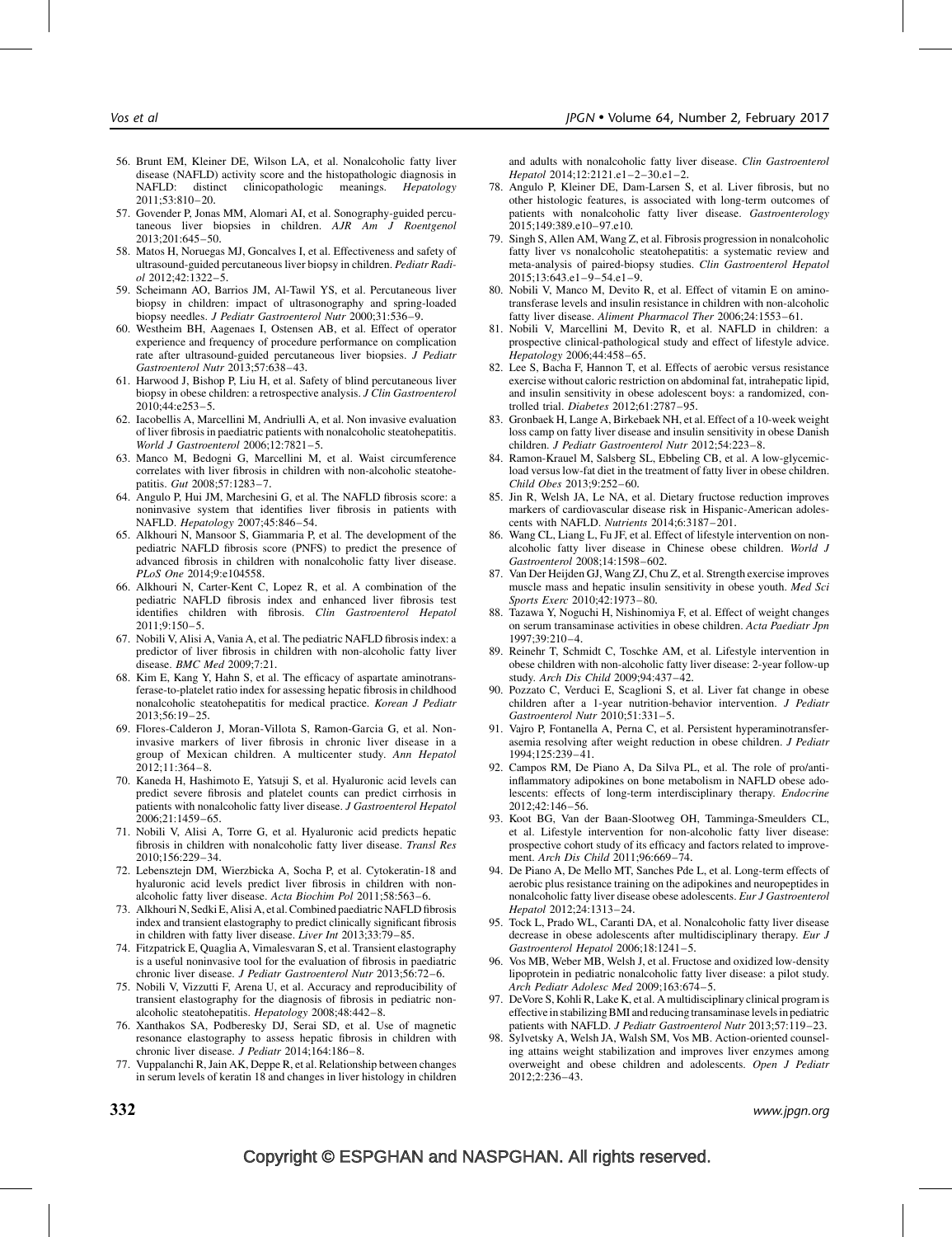- 99. Force USPST, Barton M. Screening for obesity in children and adolescents: US Preventive Services Task Force recommendation statement. Pediatrics 2010;125:361–7.
- 100. De Ruyter JC, Olthof MR, Seidell JC, et al. A trial of sugar-free or sugar-sweetened beverages and body weight in children.  $N$  Engl J Med 2012;367:1397–406.
- 101. Ebbeling CB, Feldman HA, Chomitz VR, et al. A randomized trial of sugar-sweetened beverages and adolescent body weight. N Engl J Med 2012;367:1407–16.
- 102. Waters E, De Silva-Sanigorski A, Hall BJ, et al. Interventions for preventing obesity in children. Cochrane Database Syst Rev 2011;12:CD001871.
- 103. Schwimmer JB, Middleton MS, Deutsch R, et al. A phase 2 clinical trial of metformin as a treatment for non-diabetic paediatric nonalcoholic steatohepatitis. Aliment Pharmacol Ther 2005;21:871–9.
- 104. Nadeau KJ, Ehlers LB, Zeitler PS, et al. Treatment of non-alcoholic fatty liver disease with metformin versus lifestyle intervention in insulin-resistant adolescents. Pediatr Diabetes 2009;10:5–13.
- 105. Freemark M. Liver dysfunction in paediatric obesity: a randomized, controlled trial of metformin. Acta Paediatr 2007;96:1326–32.
- 106. Nobili V, Manco M, Ciampalini P, et al. Metformin use in children with nonalcoholic fatty liver disease: an open-label, 24-month, observational pilot study. Clin Ther 2008;30:1168–76.
- 107. Lavine JE. Vitamin E treatment of nonalcoholic steatohepatitis in children: a pilot study. J Pediatr 2000;136:734-8.
- 108. Vajro P, Mandato C, Franzese A, et al. Vitamin E treatment in pediatric obesity-related liver disease: a randomized study. J Pediatr Gastroenterol Nutr 2004;38:48–55.
- 109. Nobili V, Manco M, Devito R, et al. Lifestyle intervention and antioxidant therapy in children with nonalcoholic fatty liver disease: a randomized, controlled trial. Hepatology 2008;48:119–28.
- 110. Akcam M, Boyaci A, Pirgon O, et al. Therapeutic effect of metformin and vitamin E versus prescriptive diet in obese adolescents with fatty liver. Int J Vitam Nutr Res 2011;81:398–406.
- 111. Bjelakovic G, Nikolova D, Gluud C. Meta-regression analyses, metaanalyses, and trial sequential analyses of the effects of supplementation with beta-carotene, vitamin A, and vitamin E singly or in different combinations on all-cause mortality: do we have evidence for lack of harm? PLoS One 2013;8:e74558.
- 112. Bjelakovic G, Nikolova D, Gluud LL, et al. Antioxidant supplements for prevention of mortality in healthy participants and patients with various diseases. Cochrane Database Syst Rev 2012;3:CD007176.
- 113. Gerss J, Kopcke W. The questionable association of vitamin E supplementation and mortality–inconsistent results of different meta-analytic approaches. Cell Mol Biol (Noisy-le-grand) 2009; 55(suppl):Ol1111-20.
- 114. Black LJ, Jacoby P, She Ping-Delfos WC, et al. Low serum 25 hydroxyvitamin D concentrations associate with non-alcoholic fatty liver disease in adolescents independent of adiposity. J Gastroenterol Hepatol 2014;29:1215–22.
- 115. Hourigan SK, Abrams S, Yates K, et al. Relation between vitamin D status and nonalcoholic fatty liver disease in children. J Pediatr Gastroenterol Nutr 2015;60:396–404.
- 116. Nobili V, Giorgio V, Liccardo D, et al. Vitamin D levels and liver histological alterations in children with nonalcoholic fatty liver disease. Eur J Endocrinol 2014;170:547-53.
- 117. Vajro P, Franzese A, Valerio G, et al. Lack of efficacy of ursodeoxycholic acid for the treatment of liver abnormalities in obese children. J Pediatr 2000;136:739–43.
- 118. Lindor KD, Kowdley KV, Heathcote EJ, et al. Ursodeoxycholic acid for treatment of nonalcoholic steatohepatitis: results of a randomized trial. Hepatology 2004;39:770–8.
- 119. Nobili V, Bedogni G, Alisi A, et al. Docosahexaenoic acid supplementation decreases liver fat content in children with non-alcoholic fatty liver disease: double-blind randomised controlled clinical trial. Arch Dis Child 2011;96:350–3.
- 120. Dasarathy S, Dasarathy J, Khiyami A, et al. Double-blind randomized placebo-controlled clinical trial of omega 3 fatty acids for the treatment of diabetic patients with nonalcoholic steatohepatitis. J Clin Gastroenterol 2015;49:137–44.
- 121. Alisi A, Bedogni G, Baviera G, et al. Randomised clinical trial: the beneficial effects of VSL#3 in obese children with non-alcoholic steatohepatitis. Aliment Pharmacol Ther 2014;39:1276–85.
- 122. Vajro P, Mandato C, Licenziati MR, et al. Effects of Lactobacillus rhamnosus strain GG in pediatric obesity-related liver disease. J Pediatr Gastroenterol Nutr 2011;52:740–3.
- 123. Inge TH, Courcoulas AP, Jenkins TM, et al. Weight loss and health status 3 years after bariatric surgery in adolescents. N Engl J Med  $2016:14:113-23$
- 124. Messiah SE, Lopez-Mitnik G, Winegar D, et al. Changes in weight and co-morbidities among adolescents undergoing bariatric surgery: 1 year results from the Bariatric Outcomes Longitudinal Database. Surg Obes Rel Dis 2013;9:503–13.
- 125. Alqahtani AR, Elahmedi MO, Al Qahtani A. Co-morbidity resolution in morbidly obese children and adolescents undergoing sleeve gastrectomy. Surg Obes Relat Dis 2014;10:842–50.
- 126. Barker KB, Palekar NA, Bowers SP, et al. Non-alcoholic steatohepatitis: effect of Roux-en-Y gastric bypass surgery. Am J Gastroenterol 2006;101:368–73.
- 127. Nobili V, Vajro P, Dezsofi A, et al. Indications and limitations of bariatric intervention in severely obese children and adolescents with and without nonalcoholic steatohepatitis: ESPGHAN Hepatology Committee Position Statement. J Pediatr Gastroenterol Nutr 2015; 60:550–61.
- 128. Boza C, Viscido G, Salinas J, et al. Laparoscopic sleeve gastrectomy in obese adolescents: results in 51 patients. Surg Obes Relat Dis 2012;8:133–7.
- 129. Holterman AX, Browne A, Tussing L, et al. A prospective trial for laparoscopic adjustable gastric banding in morbidly obese adolescents: an interim report of weight loss, metabolic and quality of life outcomes. J Pediatr Surg 2010;45:74–8.
- 130. Holterman AX, Holterman M, Browne A, et al. Patterns of surgical weight loss and resolution of metabolic abnormalities in superobese bariatric adolescents. J Pediatr Surg 2012;47:1633–9.
- 131. Jarvholm K, Olbers T, Marcus C, et al. Short-term psychological outcomes in severely obese adolescents after bariatric surgery. Obesity 2012;20:318–23.
- 132. Olbers T, Gronowitz E, Werling M, et al. Two-year outcome of laparoscopic Roux-en-Y gastric bypass in adolescents with severe obesity: results from a Swedish Nationwide Study (AMOS). Int J Obes (Lond) 2012;36:1388–95.
- 133. Stepanova M, Younossi ZM. Independent association between nonalcoholic fatty liver disease and cardiovascular disease in the US population. Clin Gastroenterol Hepatol 2012;10:646–50.
- 134. Wong VW, Wong GL, Yip GW, et al. Coronary artery disease and cardiovascular outcomes in patients with non-alcoholic fatty liver disease. Gut 2011;60:1721–7.
- 135. Hamaguchi M, Kojima T, Takeda N, et al. Nonalcoholic fatty liver disease is a novel predictor of cardiovascular disease. World J Gastroenterol 2007;13:1579–84.
- 136. Schindhelm RK, Dekker JM, Nijpels G, et al. Alanine aminotransferase predicts coronary heart disease events: a 10-year follow-up of the Hoorn Study. Atherosclerosis 2007;191:391–6.
- 137. Soderberg C, Stal P, Askling J, et al. Decreased survival of subjects with elevated liver function tests during a 28-year follow-up. *Hepa*tology 2010;51:595–602.
- 138. Nobili V, Alkhouri N, Bartuli A, et al. Severity of liver injury and atherogenic lipid profile in children with nonalcoholic fatty liver disease. Pediatr Res 2010;67:665–70.
- 139. Schwimmer JB, Pardee PE, Lavine JE, et al. Cardiovascular risk factors and the metabolic syndrome in pediatric nonalcoholic fatty liver disease. Circulation 2008;118:277–83.
- 140. Schwimmer JB, Behling C, Newbury R, et al. Histopathology of pediatric nonalcoholic fatty liver disease. Hepatology 2005;42: 641–9.
- 141. Pacifico L, Anania C, Martino F, et al. Functional and morphological vascular changes in pediatric nonalcoholic fatty liver disease. Hepatology 2010;52:1643–51.
- 142. Pacifico L, Cantisani V, Ricci P, et al. Nonalcoholic fatty liver disease and carotid atherosclerosis in children. Pediatr Res 2008;63:423–7.
- 143. Caserta CA, Pendino GM, Amante A, et al. Cardiovascular risk factors, nonalcoholic fatty liver disease, and carotid artery intima-media thickness in an adolescent population in southern Italy. Am J Epidemiol 2010;171:1195–202.